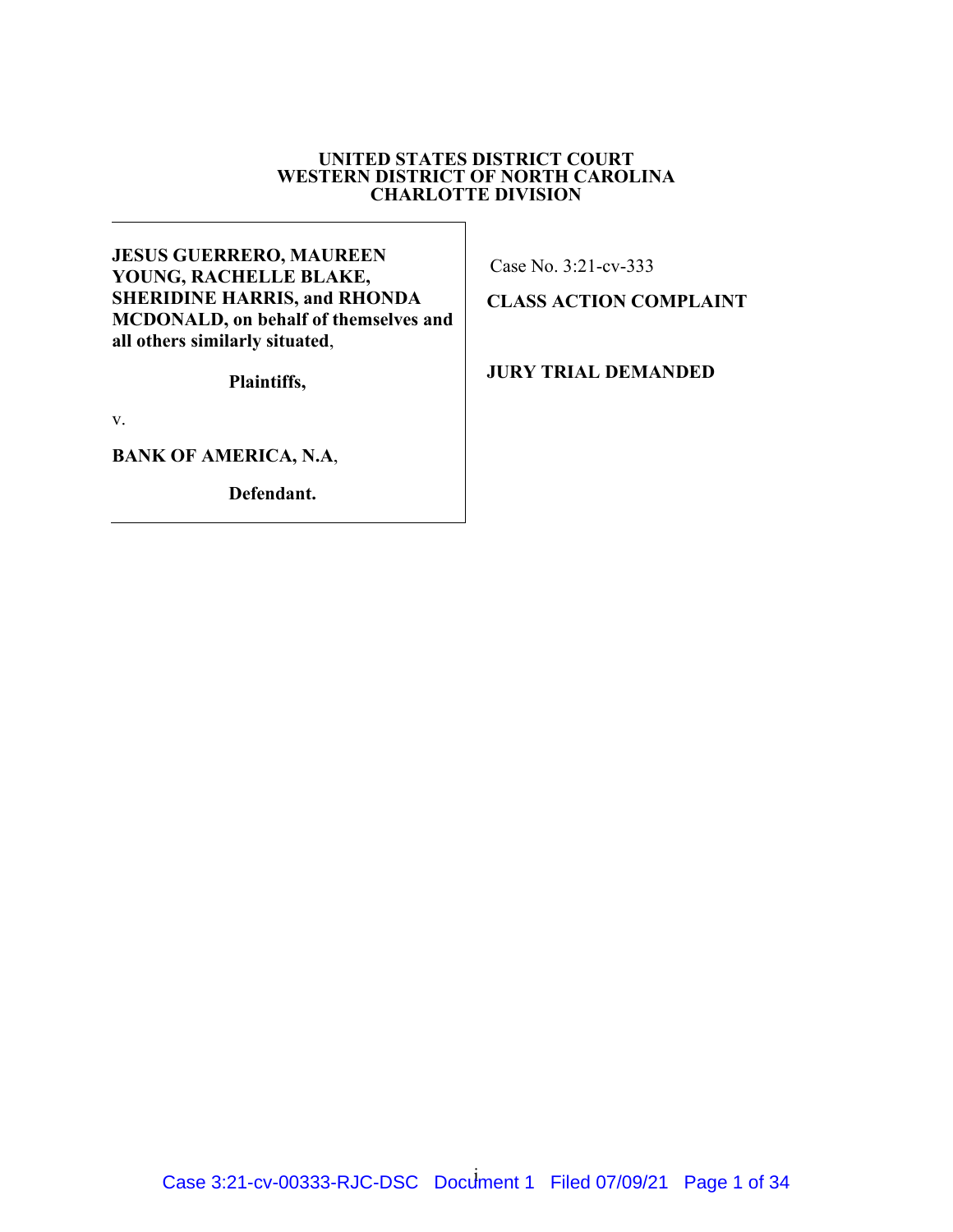# **TABLE OF CONTENTS**

|                                                                                                                                                                                                                                | $\bf INTRODUCTION \textcolor{red}{_\textcolor{blue}{\bf INTRODUCTION \textcolor{green}{_\textcolor{blue}{\bf .}\dots \textcolor{green}{_\textcolor{blue}{\bf .}\dots \textcolor{green}{_\textcolor{blue}{\bf .}\dots \textcolor{green}{_\textcolor{blue}{\bf .}\dots \textcolor{green}{_\textcolor{blue}{\bf .}\dots \textcolor{green}{_\textcolor{blue}{\bf .}\dots \textcolor{green}{_\textcolor{blue}{\bf .}\dots \textcolor{green}{_\textcolor{blue}{\bf .}\dots \textcolor{green}{_\textcolor{blue}{\bf .}\dots \textcolor{green}{_\textcolor{blue}{\bf .}\dots \textcolor{green}{_\textcolor{blue}{\bf .}\dots \textcolor{green}{_\textcolor{blue}{\$ |  |
|--------------------------------------------------------------------------------------------------------------------------------------------------------------------------------------------------------------------------------|-------------------------------------------------------------------------------------------------------------------------------------------------------------------------------------------------------------------------------------------------------------------------------------------------------------------------------------------------------------------------------------------------------------------------------------------------------------------------------------------------------------------------------------------------------------------------------------------------------------------------------------------------------------|--|
|                                                                                                                                                                                                                                |                                                                                                                                                                                                                                                                                                                                                                                                                                                                                                                                                                                                                                                             |  |
|                                                                                                                                                                                                                                |                                                                                                                                                                                                                                                                                                                                                                                                                                                                                                                                                                                                                                                             |  |
| A.                                                                                                                                                                                                                             | Defendant 7                                                                                                                                                                                                                                                                                                                                                                                                                                                                                                                                                                                                                                                 |  |
| <b>B.</b>                                                                                                                                                                                                                      |                                                                                                                                                                                                                                                                                                                                                                                                                                                                                                                                                                                                                                                             |  |
|                                                                                                                                                                                                                                |                                                                                                                                                                                                                                                                                                                                                                                                                                                                                                                                                                                                                                                             |  |
| A.                                                                                                                                                                                                                             |                                                                                                                                                                                                                                                                                                                                                                                                                                                                                                                                                                                                                                                             |  |
| <b>B.</b>                                                                                                                                                                                                                      |                                                                                                                                                                                                                                                                                                                                                                                                                                                                                                                                                                                                                                                             |  |
|                                                                                                                                                                                                                                | 1. Bank of America's Agreements with Class Members [15] 15                                                                                                                                                                                                                                                                                                                                                                                                                                                                                                                                                                                                  |  |
|                                                                                                                                                                                                                                | 2. Bank of America's Agreements with Visa and Mastercard manufactured. 17                                                                                                                                                                                                                                                                                                                                                                                                                                                                                                                                                                                   |  |
| C.                                                                                                                                                                                                                             | Bank of America Charged Unlawful Foreign Exchange Rates in Violation of its                                                                                                                                                                                                                                                                                                                                                                                                                                                                                                                                                                                 |  |
|                                                                                                                                                                                                                                |                                                                                                                                                                                                                                                                                                                                                                                                                                                                                                                                                                                                                                                             |  |
| CLAIMS FOR RELIEF 25                                                                                                                                                                                                           |                                                                                                                                                                                                                                                                                                                                                                                                                                                                                                                                                                                                                                                             |  |
|                                                                                                                                                                                                                                |                                                                                                                                                                                                                                                                                                                                                                                                                                                                                                                                                                                                                                                             |  |
|                                                                                                                                                                                                                                | SECOND CLAIM FOR RELIEF <b>MARKELIEF</b> 25                                                                                                                                                                                                                                                                                                                                                                                                                                                                                                                                                                                                                 |  |
| THIRD CLAIM FOR RELIEF [111] 27 [12] 27 [13] 27 [13] 27 [13] 27 [13] 27 [13] 27 [13] 27 [13] 27 [13] 27 [13] 27 [13] 27 [13] 27 [13] 27 [13] 27 [13] 27 [13] 27 [13] 27 [13] 27 [13] 27 [13] 27 [13] 27 [13] 27 [13] 27 [13] 2 |                                                                                                                                                                                                                                                                                                                                                                                                                                                                                                                                                                                                                                                             |  |
|                                                                                                                                                                                                                                | FOURTH CLAIM FOR RELIEF <b>MALLE AND RELIEF</b> 30                                                                                                                                                                                                                                                                                                                                                                                                                                                                                                                                                                                                          |  |
| PRAYER FOR RELIEF 21 21                                                                                                                                                                                                        |                                                                                                                                                                                                                                                                                                                                                                                                                                                                                                                                                                                                                                                             |  |
|                                                                                                                                                                                                                                | DEMAND FOR JURY TRIAL <b>MALL AND TRIAL AND TRIAL</b> 32                                                                                                                                                                                                                                                                                                                                                                                                                                                                                                                                                                                                    |  |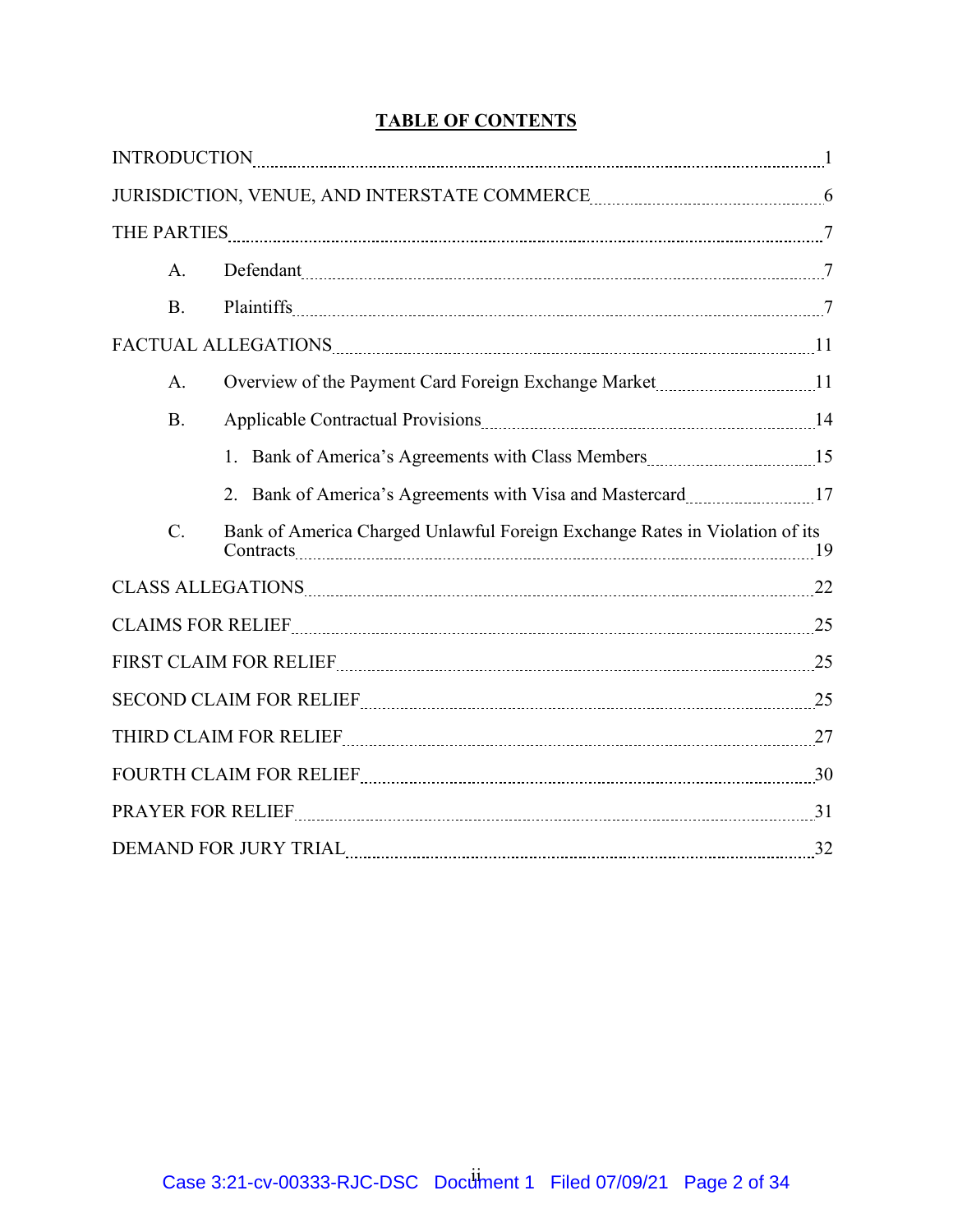Plaintiffs Jesus Guerrero, Maureen Young, Rachelle Blake, Sheridine Harris, and Rhonda McDonald (collectively, "Plaintiffs"), allege the following claims for relief against Defendant Bank of America, N.A. ("Bank of America" or "Defendant").

#### **INTRODUCTION**

1. Bank of America is a nationally chartered banking association that offers deposit accounts, investment and financial services, mortgage and non-mortgage loans, and credit cards issued to consumer and business clients. Bank of America issues both Visa-branded and Mastercard-branded credit and debit cards.

2. Visa Inc., Visa U.S.A. Inc., and Visa International Service Association (collectively "Visa") are together a U.S.-based multinational financial services corporation that processes electronic funds transfers throughout the world through their electronic payments network (known as "VisaNet"), most commonly through Visa-branded credit cards, debit cards, and prepaid cards (collectively, "payment cards").

3. Mastercard Incorporated and Mastercard International Incorporated (collectively "Mastercard") are together a U.S.-based multinational financial services corporation that processes electronic funds transfers throughout the world through their electronic payments network through Mastercard-branded payment cards.

4. Plaintiffs and members of the proposed Classes<sup>[1](#page-2-0)</sup> are current and former Bank of America payment card customers in the U.S. who were issued Bank of America Visa-branded and/or Mastercard-branded payment cards, and used those cards to transact in foreign currencies.

5. Visa and Mastercard (collectively, the "Processors") do not issue payment cards directly to consumers. Instead, they provide financial institutions—including Bank of America—

<span id="page-2-0"></span><sup>&</sup>lt;sup>1</sup> The Nationwide Class and proposed state subclasses are referred to herein as the "Classes."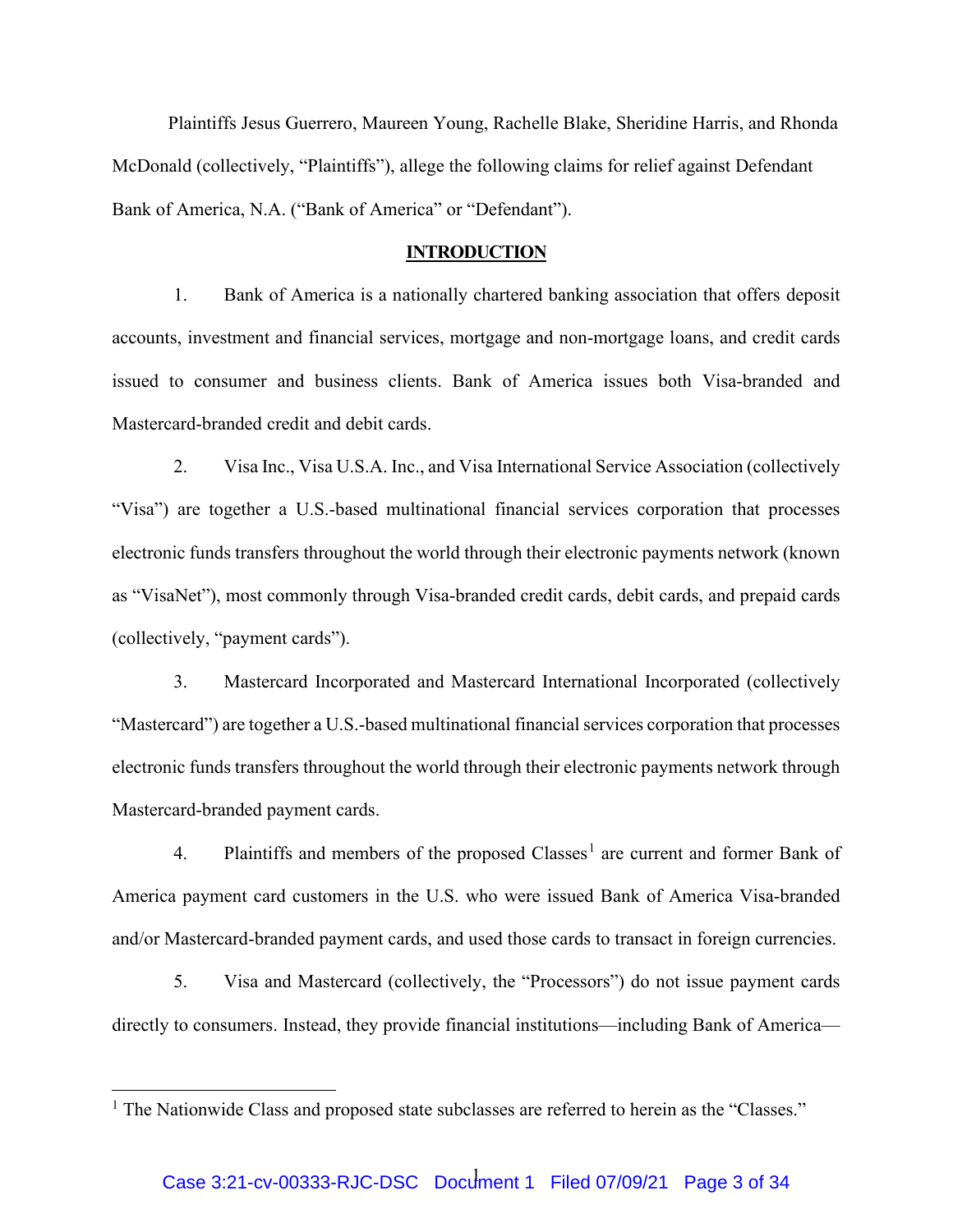with Visa and Mastercard-branded payment products that the financial institutions then use to offer credit and debit cards to their cardholders.

6. Visa and Mastercard require the banks that issue Visa and Mastercard-branded payment cards (the "member banks") to agree to be bound by certain rules of Visa and Mastercard. These rules provide, *inter alia*, that the foreign exchange ("FX") rates applied to consumer payment card transactions in foreign currencies for each day will either be wholesale FX market rates or a government-mandated rate. The vast majority of jurisdictions do not have government-mandated rates<sup>[2](#page-3-0)</sup>

7. The Visa and Mastercard rules also provide that the member banks must provide specific disclosures to member bank payment card cardholders describing what FX rates will be imposed.

8. Bank of America requires all of its credit card holders, including all Plaintiffs and members of the proposed Classes, to agree to the terms of standardized credit card agreements ("Credit Card Agreements") as a condition of being issued a Bank of America payment card.

9. The member banks, including Bank of America, include language referencing the Visa and Mastercard rules in their Credit Card Agreements, promising their cardholders, including Plaintiffs and Class Members, that the FX rates applied to foreign transactions will be either wholesale market rates or, in jurisdictions that have them, government-mandated rates.

<span id="page-3-0"></span><sup>&</sup>lt;sup>2</sup> Some countries use fixed exchange rate systems, sometimes called a pegged exchange rate, in which their respective currency's value is fixed or pegged by a monetary authority against the value of another currency, such as the U.S. Dollar. For example, the Bermudian dollar is pegged to the U.S. Dollar at a one-to-one ratio by the Bermuda Monetary Authority. The Processors do not apply government-mandated exchange rates for foreign payment card transactions in the limited set of countries that have adopted fixed exchange rate systems; instead, they adjust the rates to provide a profit for themselves. For all other currencies, Bank of America's contracts with its cardholders all provide that wholesale FX market rates must be applied.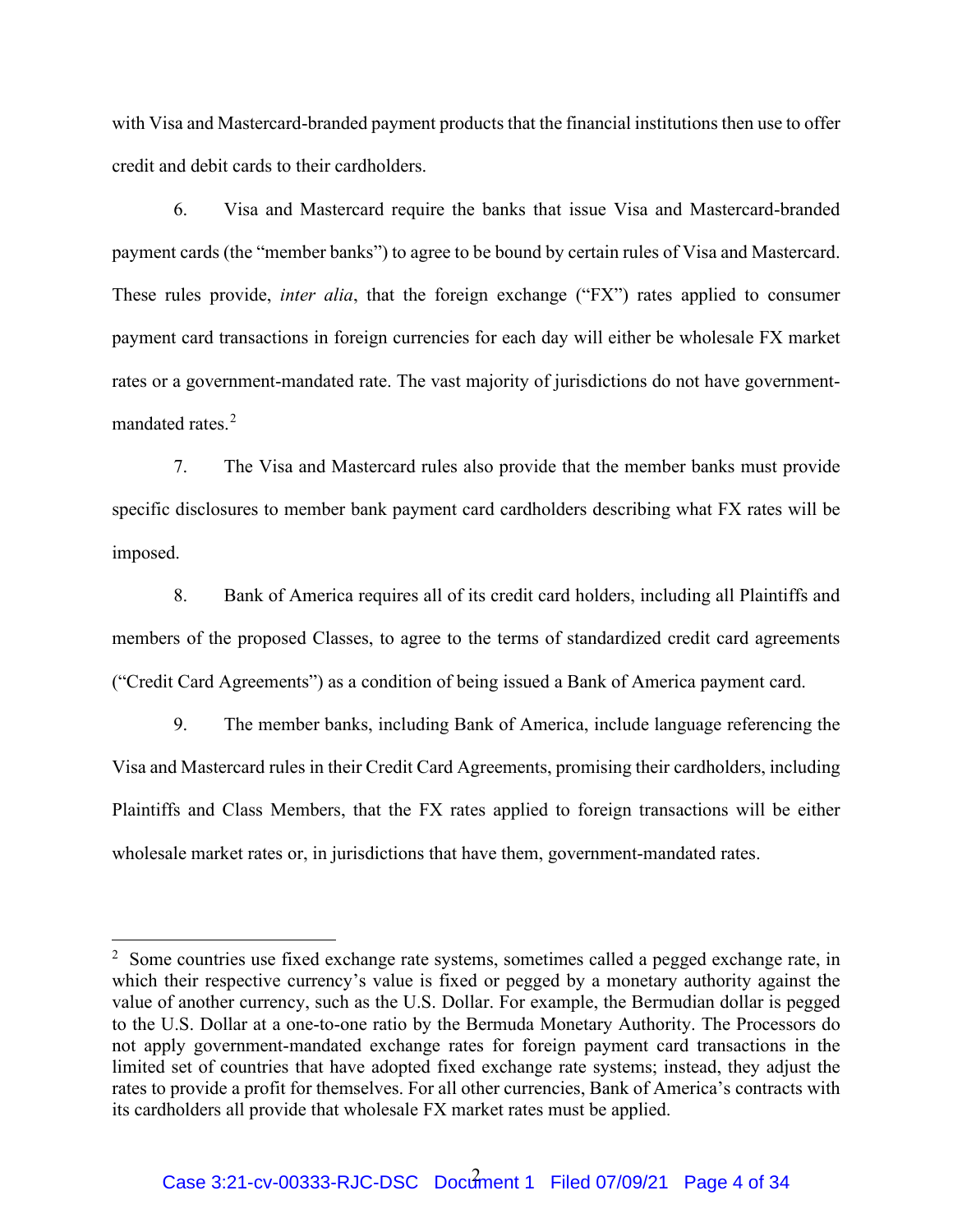10. Contrary to the Credit Card Agreements between Bank of America and Plaintiffs and members of the proposed Classes, the FX rates applied to FX cardholder transactions do not represent rates available in the wholesale FX market.

11. Further, even when the FX rates imposed by Visa and Mastercard are within the trading ranges of the individual currencies within the wholesale market for the applicable dates, the methods by which the rates are imposed are unfair, in bad faith, and therefore in violation of the Credit Card Agreements.

12. Based on the language of their Credit Card Agreements, cardholders reasonably expect (and are led to believe) that the member banks are charging wholesale rates that bear some resemblance to the rates that the Processors and the banks themselves receive because the Processors and banks are themselves transacting in foreign currencies to facilitate the cardholders' transactions. In fact, however, the banks and Processors rarely engage in wholesale market transactions to facilitate the cardholders' transactions. The Processors settle many of the so called "foreign" transactions by U.S. cardholders with foreign merchants in U.S. Dollars, meaning neither the banks nor Processors engage in any currency conversion at all. In these instances, the need for any currency conversion is a pure fiction, and any hidden charge for the same, and/or the manipulation of FX rates in breach of the Credit Card Agreements, is unlawful. While the price the U.S. cardholder was quoted was in a foreign currency at the point of sale, the cardholder's account was in fact debited in U.S. Dollars, and the foreign merchant was paid in currency U.S. Dollars, meaning there was no foreign currency involved in the transaction at all.

13. Even for transactions that Processors actually settle in foreign currencies, the need for currency exchange is minimal. The Processors are engaged in multilateral global transactions on a massive scale (*i.e*., doing multiple transactions in both directions—*e.g*., U.S. Dollars to Euros,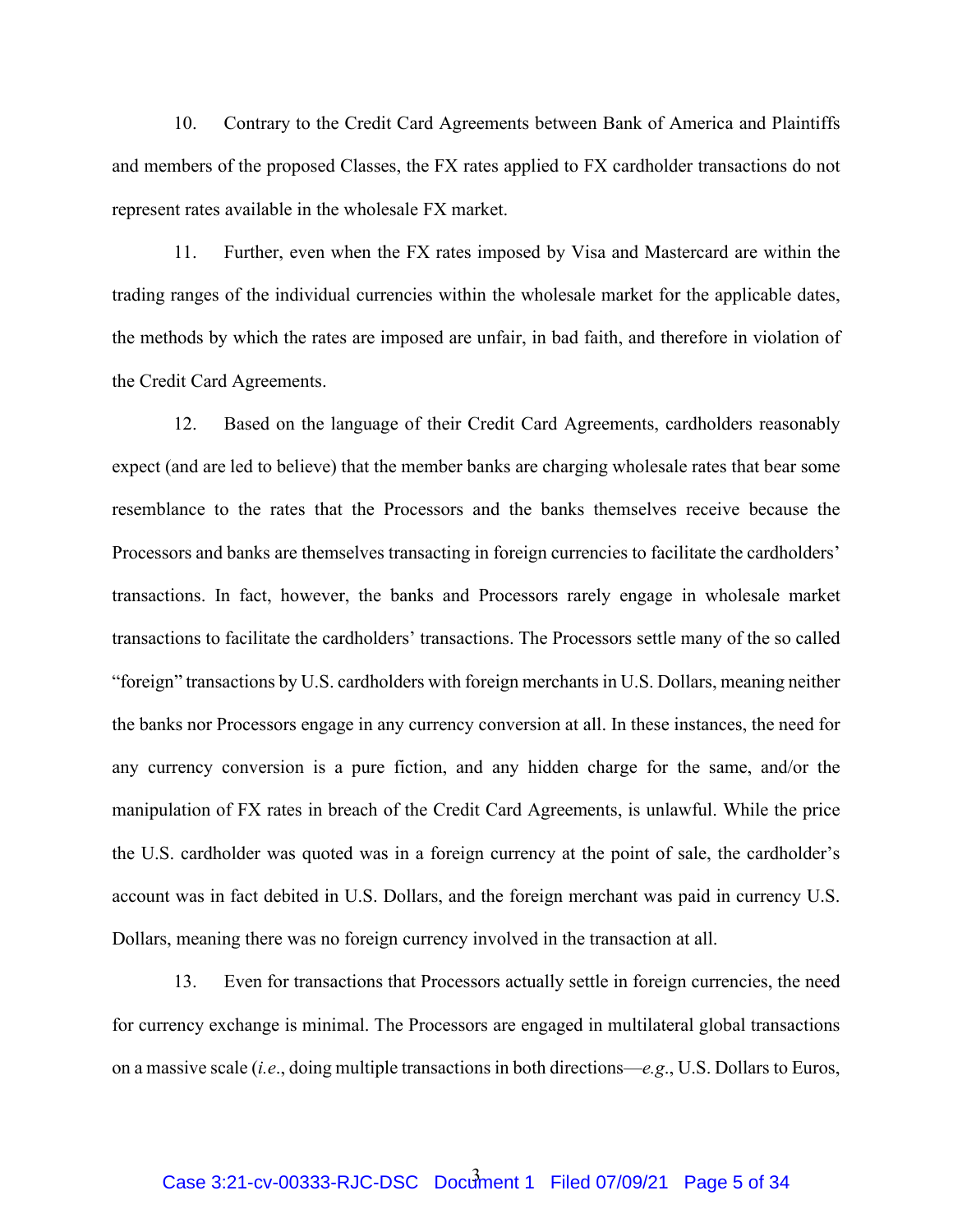and Euros to U.S. Dollars). As a result of all these transactions, the Processors are constantly in possession of large amounts of various currencies. Given their own currency balances, the Processors only need to engage in foreign currency transactions to settle any *net* currency settlement requirements.

14. In sum, the FX rates that the Processors impose and that member banks charge cardholders for foreign transactions are largely a fiction and represent a non-transparent charge. They bear no resemblance to any exchange rate obtained or which could be obtained by the banks or the Processors in wholesale markets, as many times the Processors exchanged no currency whatsoever (because the transaction was settled in U.S. Dollars or because the Processors had foreign currency on hand to settle the transaction with the foreign merchant) or traded at spot or forward FX prices.

15. Instead of approximating the member banks and the Processors' actual costs of acquiring foreign currency to settle transactions, the rates the Processors impose and banks charge consumers for FX transactions are designed to maximize profits for the banks and the Processors. Specifically, the rates imposed vary based on the direction of the transaction, and nearly always favor of the banks and Processors. For example, for any given processing date, the rate imposed for converting U.S. Dollars to Euros will be significantly different from the inverse rate for converting Euros to U.S. Dollars. In both instances, it will be outside—or at the very high end of the daily ranges of wholesale market rates for each currency conversion. This means that the cardholder will always get the worst rate and the Processors will always get the best rate.

16. Wholesale FX market participants make offers to purchase foreign currencies (referred to as a "bid" price), sell FX (the "ask price"), and the difference between the bid and the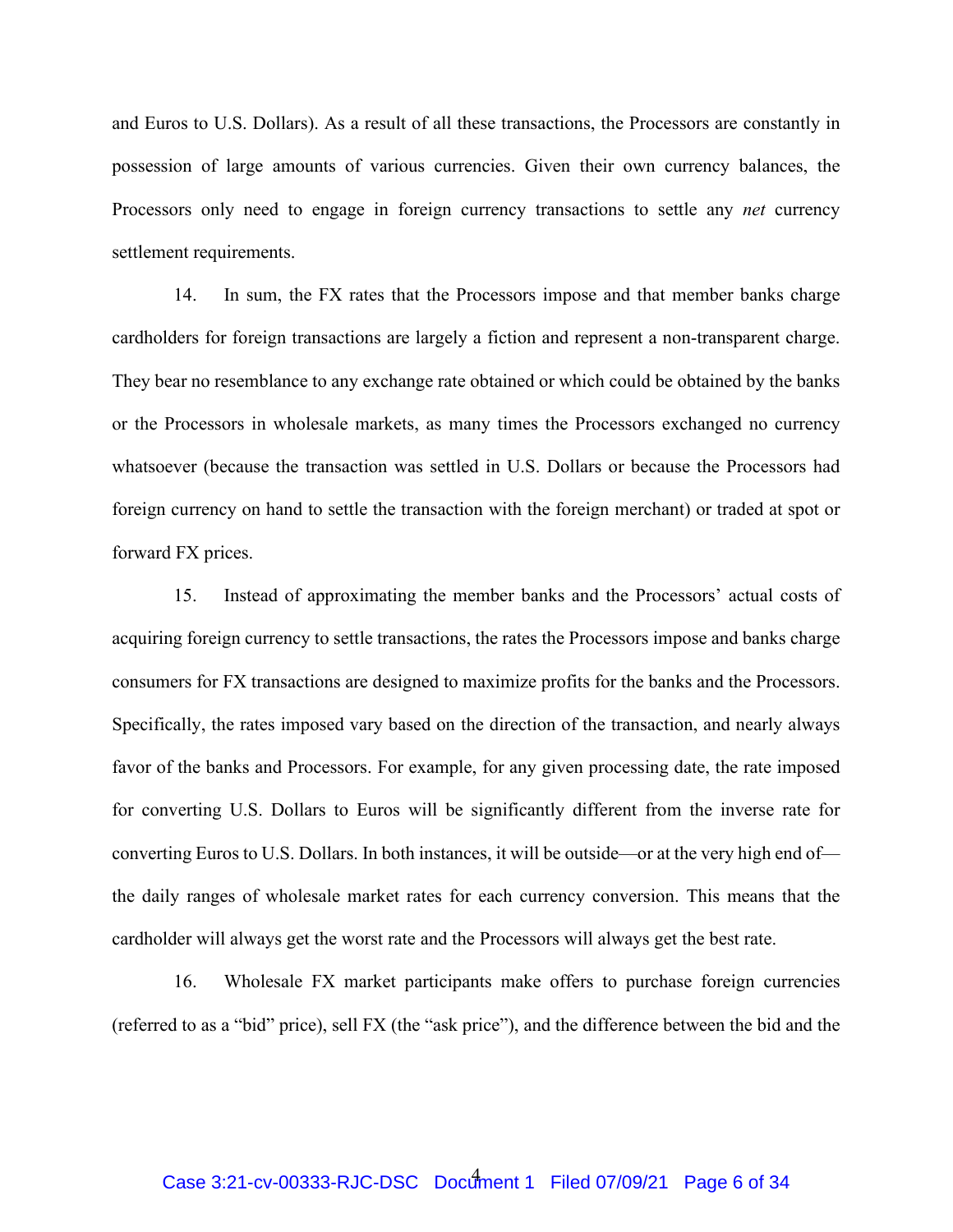ask is called the "bid-ask spread." Because the trading volume is so large, bid-ask spreads in the wholesale FX market are generally exceedingly small.

17. Despite the fact that wholesale market rates are expressed as a bid-ask at at a given point in time, the rates imposed by the Processors are not contemporaneous (*i.e*., from a bid-ask at a given point in time on the wholesale market). Instead, the spread between the two rates imposed by the Processors for each currency pair (e.g., the spread between the rates for Euro to U.S. Dollar and U.S. Dollar to Euro) exceeds the normal bid-ask spread by considerable margins, much greater than those at any given point in time on the markets themselves. In other words, the Processors and banks create a fictional bid-ask spread (the highest rate in the day versus the lowest rate in the day), and then manipulate the rate applied to Class Member transactions so that the members of the proposed Classes either always get the worst possible rate in either direction, or in fact are applied rates that are even outside of this fictional bid-ask spread, making it even worse for these consumers. This practice renders the promise of a rate from the wholesale markets illusory, as the Processors are acting in a way no party to the contract would have reasonably expected—not to impose a bid-ask from the markets at any given point in time, but to impose a bid from one point in time, and an ask from an entirely different point in time—and then applying the worst possible rate for the cardholder in every case in both directions.

18. This means that the FX rates imposed are excessively costly for cardholders and unreasonably profitable for the banks, including Bank of America, and the Processors.

19. The imposition of high exchange rates operates to the banks' benefit because it inflates the overall value of the transaction. This leads to a larger credit card balance which translates to higher interest payments on card balances. For transactions where the cardholder is also obligated to pay a percentage of the transaction as a foreign transaction fee, the inflated total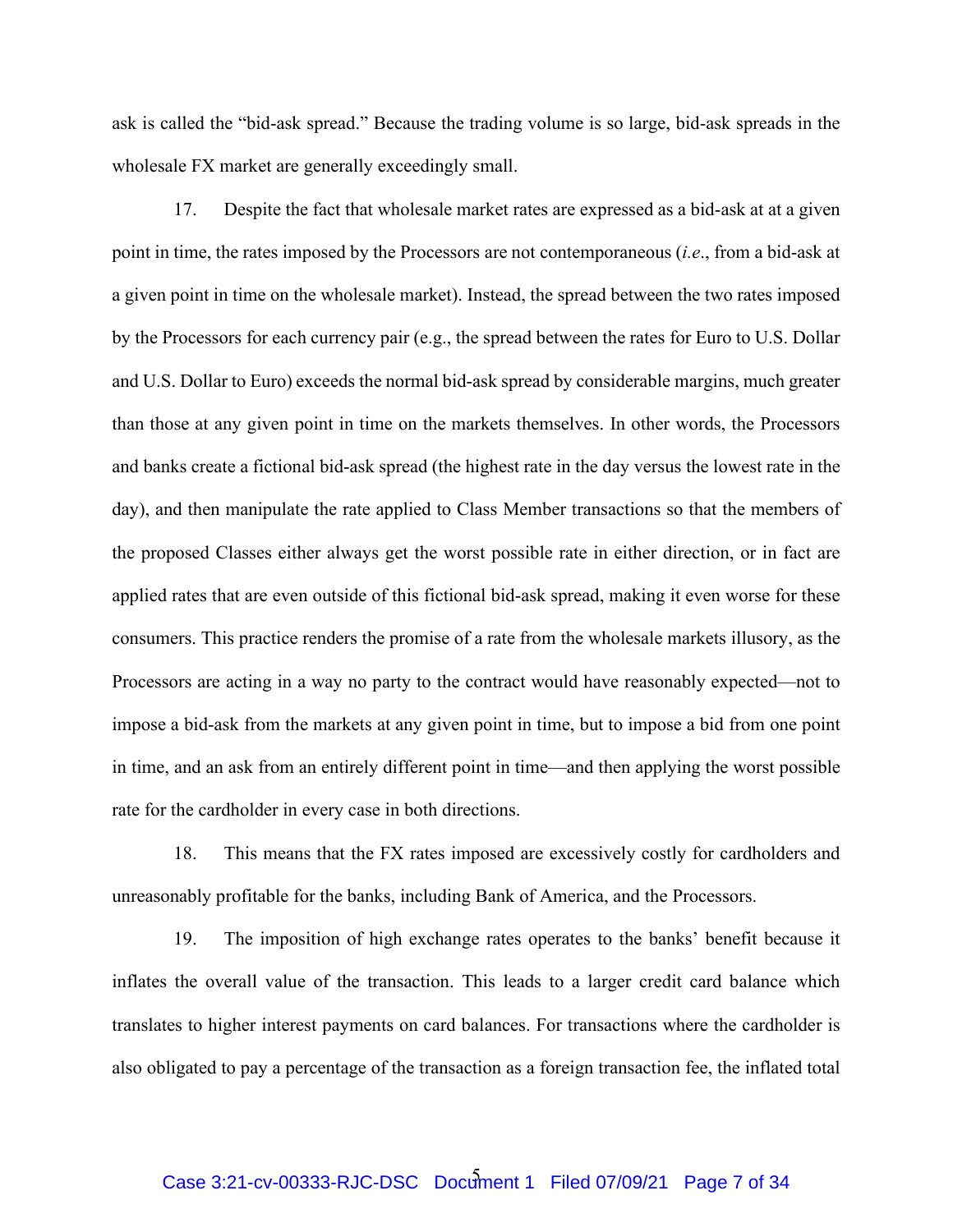transaction amount also translates into a higher fee for the bank on a percentage basis. The Processors make money on the difference between the rate they charge consumers to engage in the foreign transaction, and the rate (if any) the Processors actually pay to acquire the foreign currency used to settle the transaction. When transactions are settled in the consumer's home currency (where no foreign currency is used at all), the Processors' hidden manipulation of the FX rates charged to cardholders enables them to profit at the expense of the cardholder. Because the Processors also receive a percentage of the value of each transaction as a processing fee, they also benefit directly from inflated transaction amounts.

20. Members of the proposed Classes transacted millions of dollars in foreign currencies with their Visa and Mastercard-branded Bank of America payment cards during the relevant time period. Bank of America's illegal conduct has caused Plaintiffs and the Class Members to pay more for foreign transactions than they would have paid if Bank of America had complied in good faith with its contractual obligations to charge wholesale FX market rates rather than contrived rates. Class Members paid more because the FX rates were less favorable than those promised in the relevant contracts (thereby diminishing Class Members' purchasing power) and also because Bank of America's conduct inflated the amount involved in each transaction, thereby causing Class Members to pay higher foreign transaction fees, which are usually a percentage of the total transaction amount, and to pay more in credit card interest than they would have paid had to pay had the transaction value had not been improperly inflated.

#### **JURISDICTION, VENUE, AND INTERSTATE COMMERCE**

21. This Court has subject matter jurisdiction under 28 U.S.C. § 1332(d), in that this is a class action in which the aggregate amount in controversy exceeds the sum of \$5,000,000,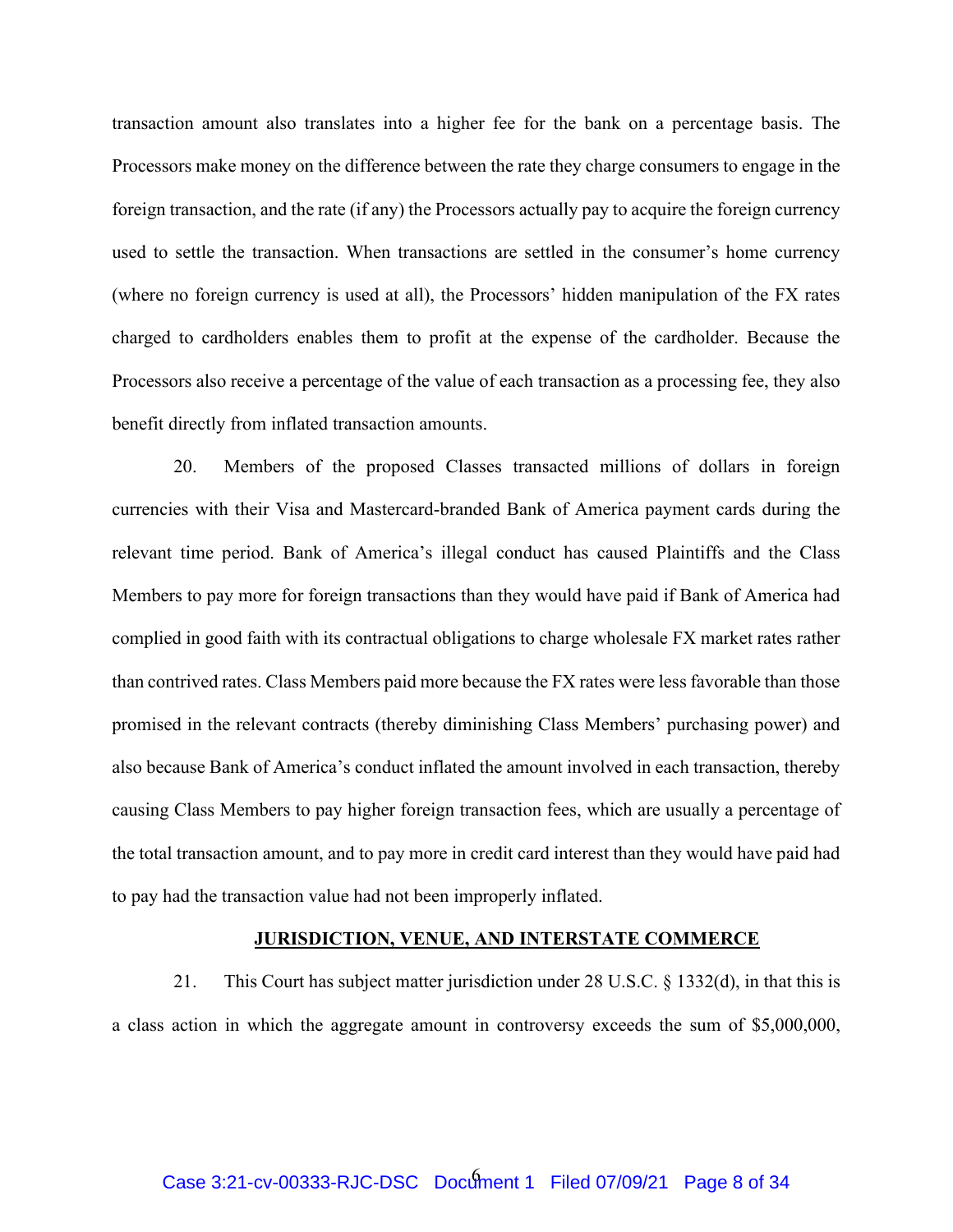exclusive of interest and costs, and in which some members of the proposed Classes are citizens of a state different from Defendant.

22. The Court has personal jurisdiction over Defendant because Defendant's unlawful acts took place, in substantial part, in North Carolina. Defendant has continuously and systematically transacted FX in this District and throughout the United States. Defendant is headquartered in, maintains its principal place of business in, and maintains offices in North Carolina.

23. Venue is proper in this District pursuant to 28 U.S.C. § 1391(b). Defendant resides, transact business, are found, and has agents in this District. Additionally, a substantial part of the events giving rise to Plaintiffs' claims occurred in this District, and a substantial portion of the affected interstate trade and commerce described herein has been carried out in this District.

#### **THE PARTIES**

### **A. Defendant**

24. Defendant Bank of America, N.A. is a federally chartered national banking association with its principal place of business in Charlotte, North Carolina. Bank of America, N.A. is referred to herein as "Bank of America." Bank of America issues both Visa-branded and Mastercard-branded payment cards.

### **B. Plaintiffs**

25. Plaintiff Jesus Guerrero is an individual and a resident of Los Angeles County, California. During the relevant time period, Mr. Guerrero engaged in payment card transactions in Mexican Pesos ("MXN") with his Bank of America issued Visa-branded debit card. In violation of Bank of America's promises in its contract with Mr. Guerrero, Bank of America charged Mr. Guerrero rates that were outside the range of bid-ask spreads on wholesale market rates (for some

# 7 Case 3:21-cv-00333-RJC-DSC Document 1 Filed 07/09/21 Page 9 of 34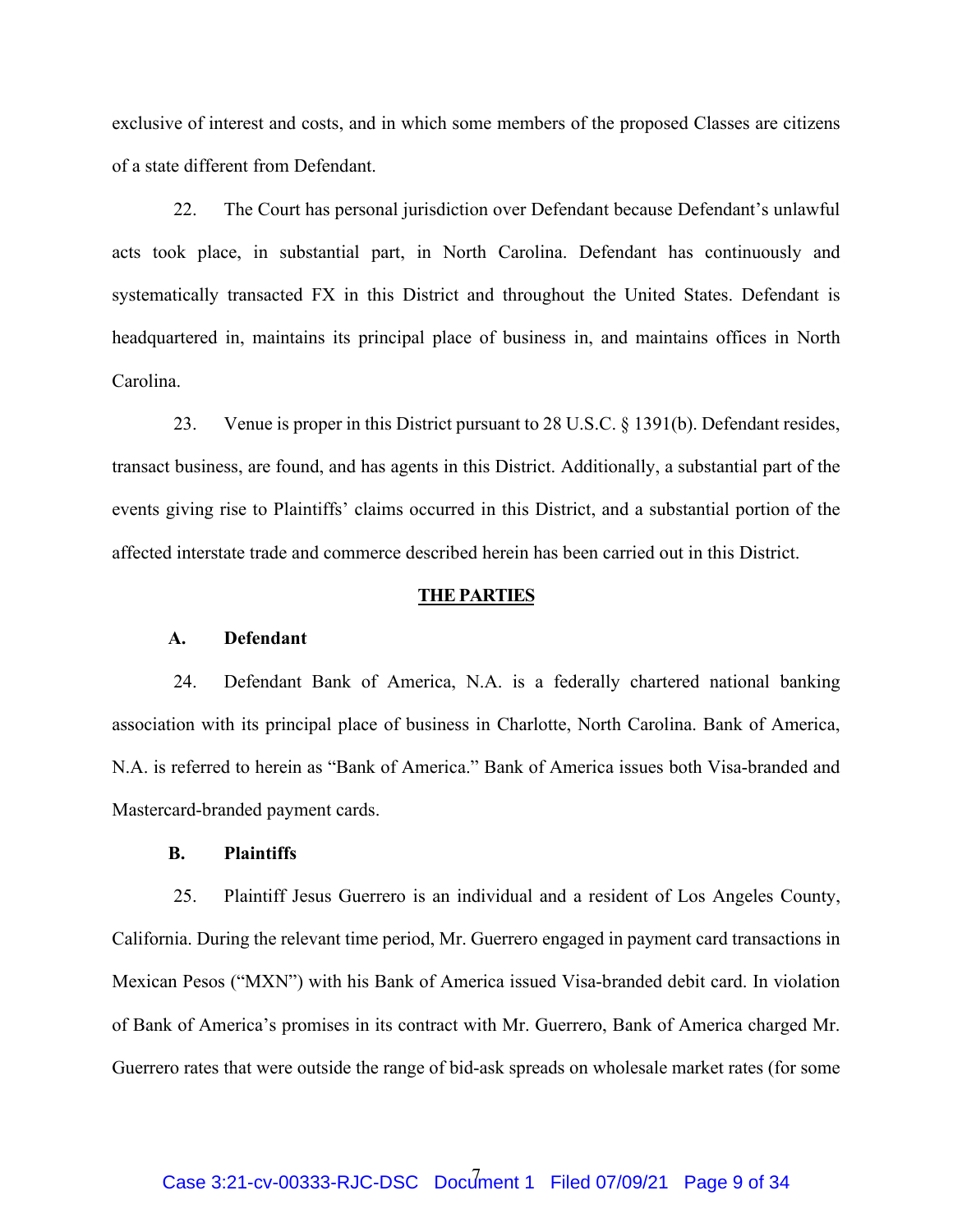transactions) and at the very high end of wholesale rates (for other transactions) for U.S. Dollar to Mexican Peso ("USD/MXN") exchange rates. Bank of America charged these rates not in good faith, but in an effort to maximize Bank of America's profits at Mr. Guerrero's expense, in violation of Bank of America's obligations and Mr. Guerrero's reasonable expectations that Bank of America would act in good faith and treat him fairly. The FX rates that Bank of America charged Mr. Guerrero were more costly to Mr. Guerrero than they would have been if the rates had been imposed reasonably from within the wholesale market rate range pursuant to the Credit Card Agreement Bank of America imposed on Mr. Guerrero.

26. Plaintiff Maureen Young is an individual and a resident of Maineville, Ohio. During the relevant time period, Ms. Young engaged in payment card transactions in Canadian dollars ("CAD") and British Pounds ("GBP") with her Bank of America issued Visa-branded credit card. In violation of Bank of America's promises in its contract with Ms. Young, Bank of America charged Ms. Young rates that were outside the range of bid-ask spreads on wholesale market rates (for some transactions) and at the very high end of wholesale rates (for other transactions) for U.S. Dollar to Canadian dollar ("USD/CAD") and U.S. Dollar to British Pound ("GBP/USD") exchange rates. Bank of America charged these rates not in good faith, but in an effort to maximize Bank of America's profits at Ms. Young's expense, in violation of Bank of America's obligations and Ms. Young's reasonable expectations that Bank of America would act in good faith and treat her fairly. The FX rates that Bank of America charged Ms. Young were more costly to Ms. Young than they would have been if the rates had been imposed reasonably from within the wholesale market rate range pursuant to the Credit Card Agreement Bank of America imposed on Ms. Young.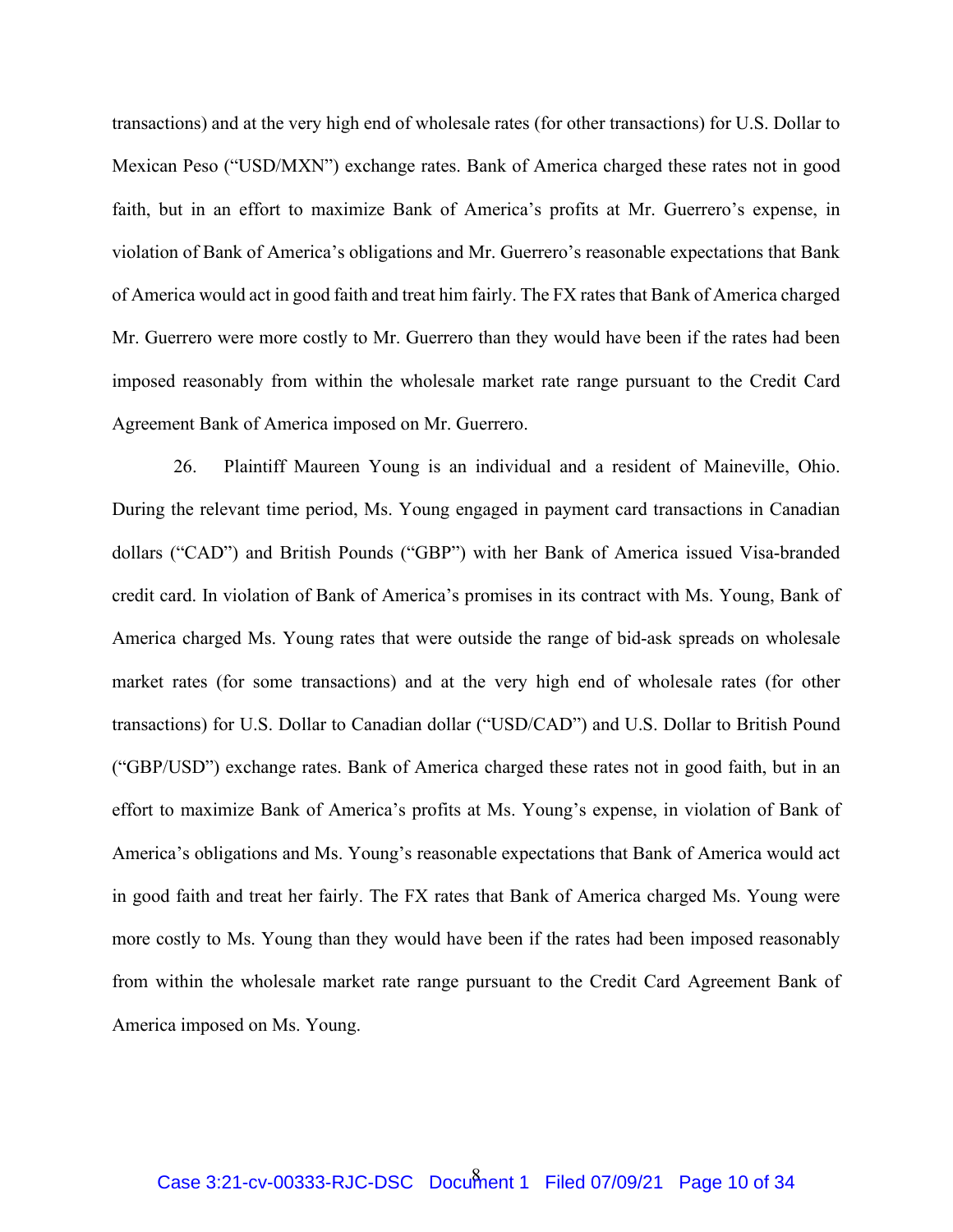27. Plaintiff Rachelle Blake is an individual and a resident of Orange County, California. During the relevant time period, Ms. Blake engaged in payment card transactions in Euros ("EUR"), GBP, and New Zealand dollars ("NZD") with her Bank of America issued Visabranded debit card. In violation of Bank of America's promises in its contract with Ms. Blake, Bank of America charged Ms. Blake rates that were outside the range of bid-ask spreads on wholesale market rates (for some transactions) and at the very high end of wholesale rates (for other transactions) for U.S. Dollar to Euro ("EUR/USD"), GBP/USD, and U.S. Dollar to New Zealand dollar ("NZD/USD") exchange rates. Bank of America charged these rates not in good faith, but in an effort to maximize Bank of America's profits at Ms. Blake's expense, in violation of Bank of America's obligations and Ms. Blake's reasonable expectations that Bank of America would act in good faith and treat her fairly. The FX rates that Bank of America charged Ms. Blake were more costly to Ms. Blake than they would have been if the rates had been imposed reasonably from within the wholesale market rate range pursuant to the Credit Card Agreement Bank of America imposed on Ms. Blake.

28. Plaintiff Sheridine Harris is an individual and a resident of Los Angeles County, California. During the relevant time period, Ms. Harris engaged in payment card transactions in EUR, CAD, Chinese Yuan ("CNY"), Australian dollars ("AUD"), Japanese Yen ("JPY"), and Trinidad and Tobago dollars ("TTD") with her Bank of America issued Visa-branded debit card. In violation of Bank of America's promises in its contract with Ms. Harris, Bank of America charged Ms. Harris rates that were outside the range of bid-ask spreads on wholesale market rates (for some transactions) and at the very high end of wholesale rates (for other transactions) for EUR/USD, USD/CAD, U.S. Dollar to Chinese Yuan ("USD/CNY"), U.S. Dollar to Australian dollar ("AUD/USD"), U.S. Dollar to Japanese Yen ("USD/JPY"), and U.S. Dollar to Trinidad and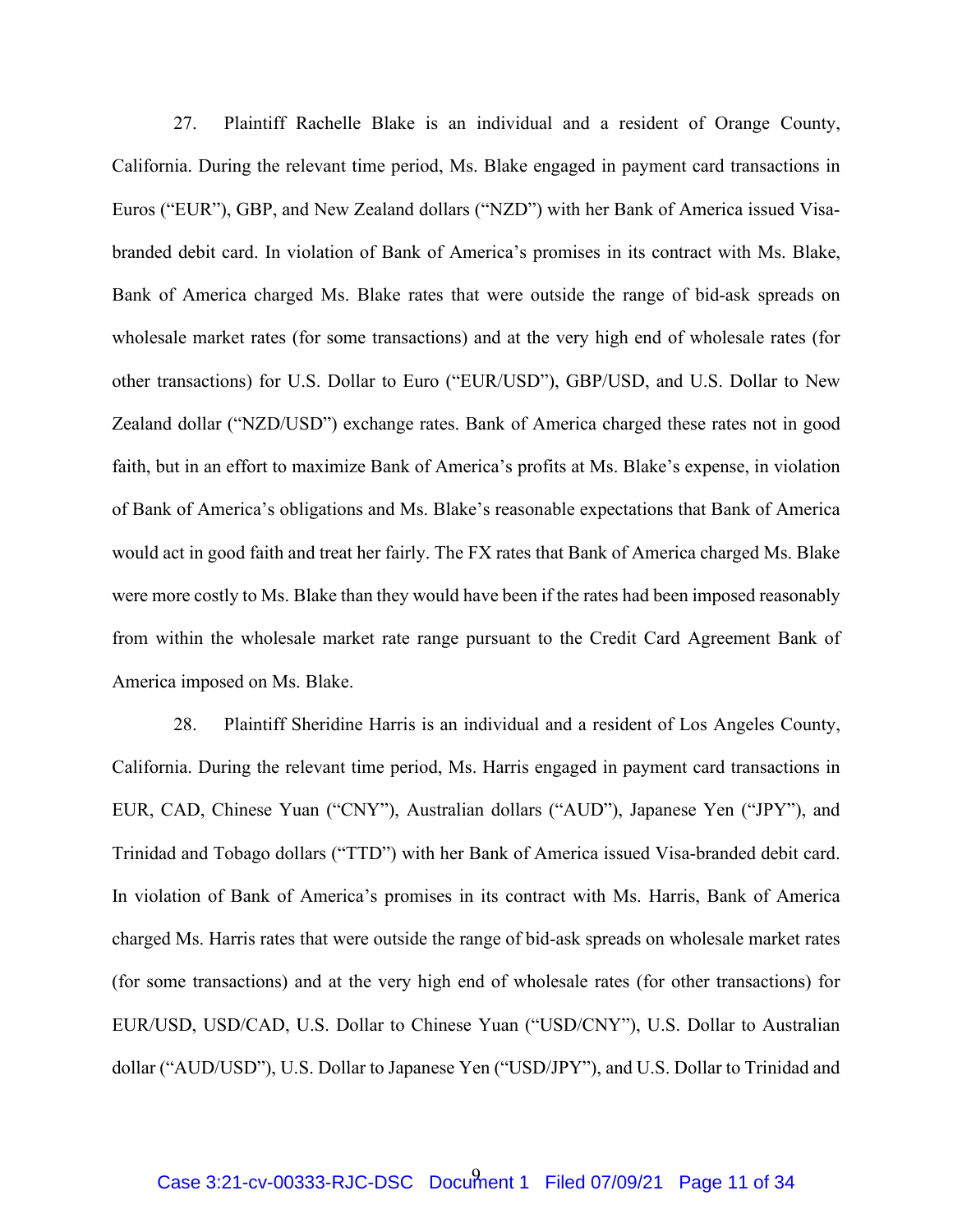Tobago dollar ("USD/TTD") exchange rates. Bank of America charged these rates not in good faith, but in an effort to maximize Bank of America's profits at Ms. Harris's expense, in violation of Bank of America's obligations and Ms. Harris's reasonable expectations that Bank of America would act in good faith and treat her fairly. The FX rates that Bank of America charged Ms. Harris were more costly to Ms. Harris than they would have been if the rates had been imposed reasonably from within the wholesale market rate range pursuant to the Credit Card Agreement Bank of America imposed on Ms. Harris.

29. Plaintiff Rhonda McDonald is an individual and a resident of Harris County, Texas. During the relevant period, Ms. McDonald engaged in payment card transactions in CAD and EUR with her Bank of America issued Visa-branded debit card. In violation of Bank of America's promises in its contract with Ms. McDonald, Bank of America charged Ms. McDonald rates that were outside the range of bid-ask spreads on wholesale market rates (for some transactions) and at the very high end of wholesale rates (for other transactions) for EUR/USD and USD/CAD. Bank of America charged these rates not in good faith, but in an effort to maximize Bank of America's profits at Ms. McDonald's expense, in violation of Bank of America's obligations and Ms. McDonald's reasonable expectations that Bank of America would act in good faith and treat her fairly. The FX rates that Bank of America charged Ms. McDonald were more costly to Ms. McDonald than they would have been if the rates had been imposed reasonably from within the wholesale market rate range pursuant to the Credit Card Agreement Bank of America imposed on Ms. McDonald.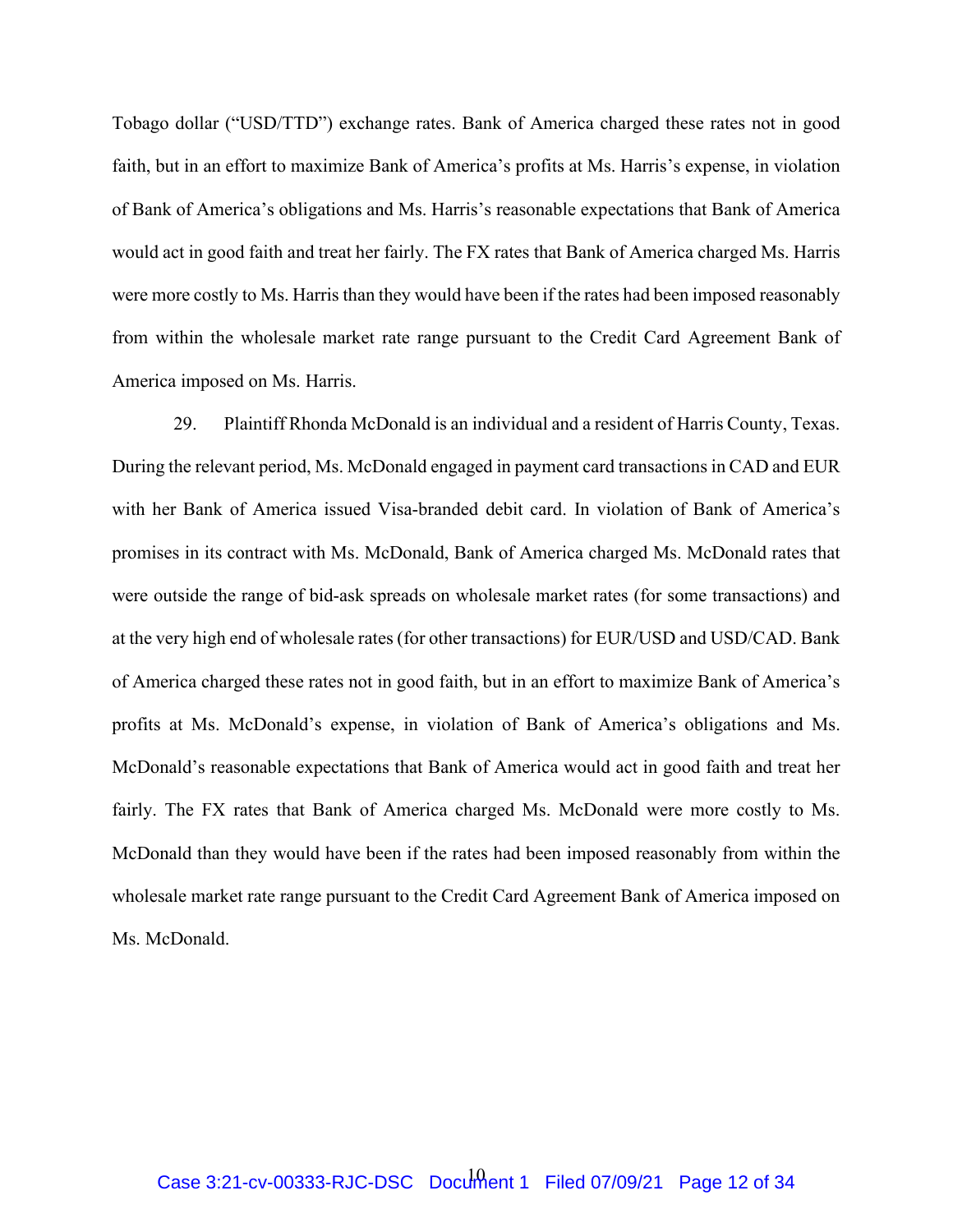#### **FACTUAL ALLEGATIONS**

### **A. Overview of the Payment Card Foreign Exchange Market**

30. When a U.S. consumer makes a payment card transaction in U.S. Dollars with a U.S. merchant, the merchant runs the physical card (or card information, for an online or phone order) through its payment card terminal, the card information is submitted to the Processor's electronics payment system, and the system sends information about the transaction to the cardholder's issuing bank to make sure the cardholder has enough money or credit available to complete the purchase, and to confirm that the card is valid and not lost, stolen, fake or expired. The transaction is then approved or declined. For approved transactions, the merchant's account is credited in U.S. Dollars (minus an "interchange fee" paid by the merchant to the bank that issued the consumer's card) and the consumer's account is debited for the full amount of the transaction in U.S. Dollars. Visa and Mastercard set default interchange fees on payment card transactions that merchants are required to pay to the issuing banks.

31. When a U.S. consumer makes a payment card transaction denominated in a foreign currency with an overseas merchant, the consumer's payment card account is debited for the transaction in U.S. Dollars, and the merchant is credited for the transaction in either its home currency or some other agreed-upon currency, such as U.S. Dollars (minus the interchange fee). Regardless of the currency in which the transaction is actually settled, the Processor performs a calculation whereby the amount the consumer pays is determined as if the transaction had been settled in a foreign currency. The exchange rate used for this purpose is determined by the Processor.

32. The exchange rate used by the Processor to convert foreign currencies is applied on the "processing date" of each foreign payment card transaction. The processing date for a payment

# Case 3:21-cv-00333-RJC-DSC Document 1 Filed 07/09/21 Page 13 of 34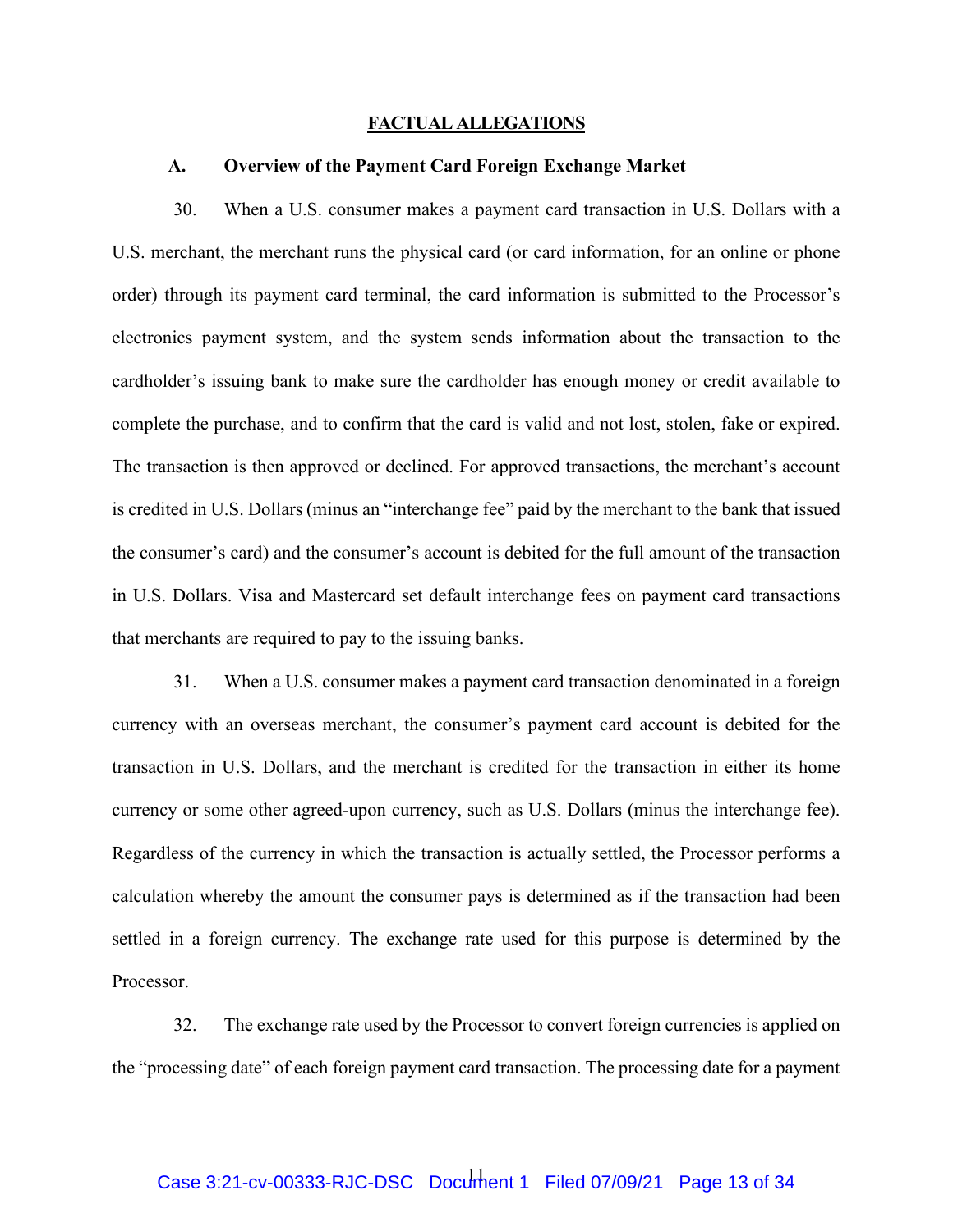card transaction is the date on which the issuing bank submits the transaction information to the Processor and the Processor accepts that information.

33. For many payment card foreign transactions, the issuing bank charges a "foreign exchange fee," calculated as a percentage of the total transaction amount. Bank of America's Credit Card Agreements advertise foreign transaction fees ranging from 0% (*i.e*., no foreign transaction fee) to  $3\%$  $3\%$ .<sup>3</sup>

34. Payment card contracts between consumers and issuing banks, like Bank of America, provide that conversion rates for foreign transactions will be determined by the Processor pursuant to the Processor's operating procedures. Visa's and Mastercard's operating procedures for currency conversions are set forth in their respective guidelines. Bank of America's consumer contracts and the Processors' guidelines are detailed below.

35. Among the largest participants in the wholesale FX market are dealer banks such as Deutsche Bank, JPMorgan, Citigroup, Barclays, UBS, and HSBC. Bank of America Corporation—the parent company of Defendant Bank of America, N.A., that operates Bank of America's investment banking businesses—is also a dealer bank and a major participant in the wholesale FX market. Dealer banks trade foreign currency with each other and with other large financial institutions including Visa and Mastercard. Wholesale FX market rates are streamed to dealer banks in real time on major multi-bank FX trading platforms including Reuters and Bloomberg. Wholesale FX market participants use these platforms to make offers to purchase foreign currencies and analyze historical wholesale FX market prices.

36. Visa and Mastercard also engage in foreign currency transactions with dealer banks. The Processors engage in such transactions to mitigate the risk associated with foreign

<span id="page-13-0"></span><sup>3</sup> *See*, *e.g*., https://www.bankofamerica.com/content/documents/creditcard/visa-mastercardplatinum-visa-signature-world-mastercard-en.pdf (last accessed June 30, 2021).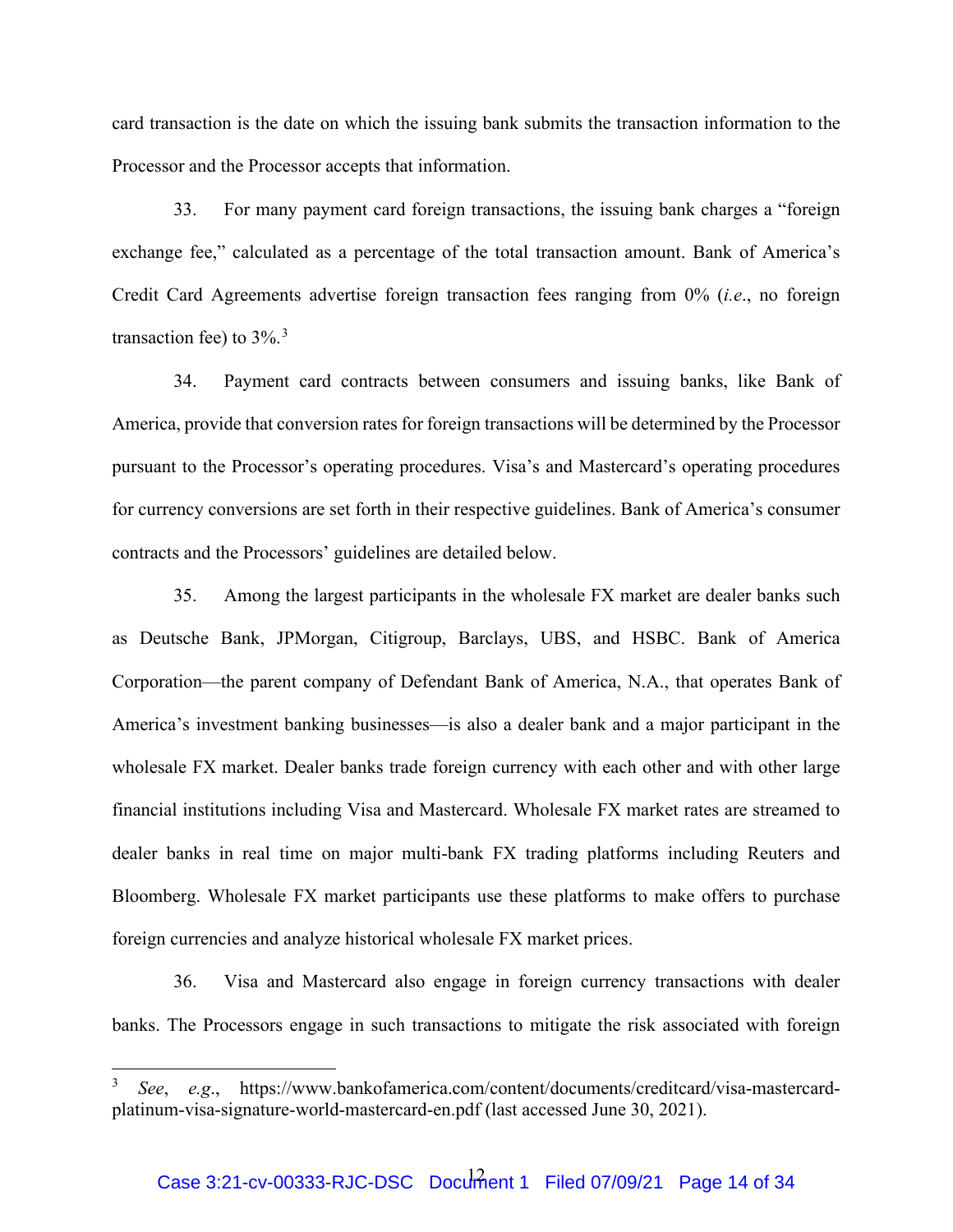currency exchange rate fluctuations, $4$  and to obtain currencies necessary to cover their cardholders' foreign currency payment card transactions.

37. However, the Processors do not engage in parallel foreign currency transactions on the wholesale FX market for individual cardholder transactions, either on a per-transaction basis, or even on a daily basis.

38. Instead, the Processors maintain derivative contracts and reserves of currency and move funds between reserves as needed.<sup>[5](#page-14-1)</sup>

39. As one court found, the Processors also incur "minimal currency conversion costs." *Schwartz v. Visa Int'l Corp.*, No. 822404-4, 2003 WL 1870370, at \*28 (Cal. Super. Ct. Apr. 7, 2003).

40. Because the Processors generally settle foreign transactions in both directions for a given currency pair (*e.g*., Visa has U.S. cardholders making purchases both in Europe and European cardholders making purchases in the U.S.), the Processors are only required to "settle" the net amount of each given currency for each day. In other words, if a hypothetical Processor processed \$1 billion in transactions from Euros to U.S. Dollars and the same amount from U.S.

<span id="page-14-0"></span><sup>4</sup> *See infra* n.11.

<span id="page-14-1"></span><sup>&</sup>lt;sup>5</sup> "The Company uses foreign exchange forward derivative contracts to reduce its exposure to foreign currency rate changes on forecasted non-functional [i.e. non-U.S. dollar] currency denominated operational cash flows." *See* Visa Inc., 2017 Form 10-K, *available at*  http://d18rn0p25nwr6d.cloudfront.net/CIK-0001403161/cd6545c2-6c6e-4ba1-8dcd-

<sup>52</sup>cd1521df3a.pdf, at 66 (last accessed June 30, 2021); *see also id*. at 50 ("Risks from foreign currency exchange rate fluctuations are primarily related to adverse changes in the functional currency value of revenues generated from foreign currency-denominated transactions and adverse changes in the functional currency value of payments in foreign currencies. We manage these risks by entering into foreign currency forward contracts that hedge exposures of the variability in the functional currency equivalent of anticipated non-functional currency denominated cash flows. Our foreign currency exchange rate risk management program reduces, but does not entirely eliminate, the impact of foreign currency exchange rate movements.").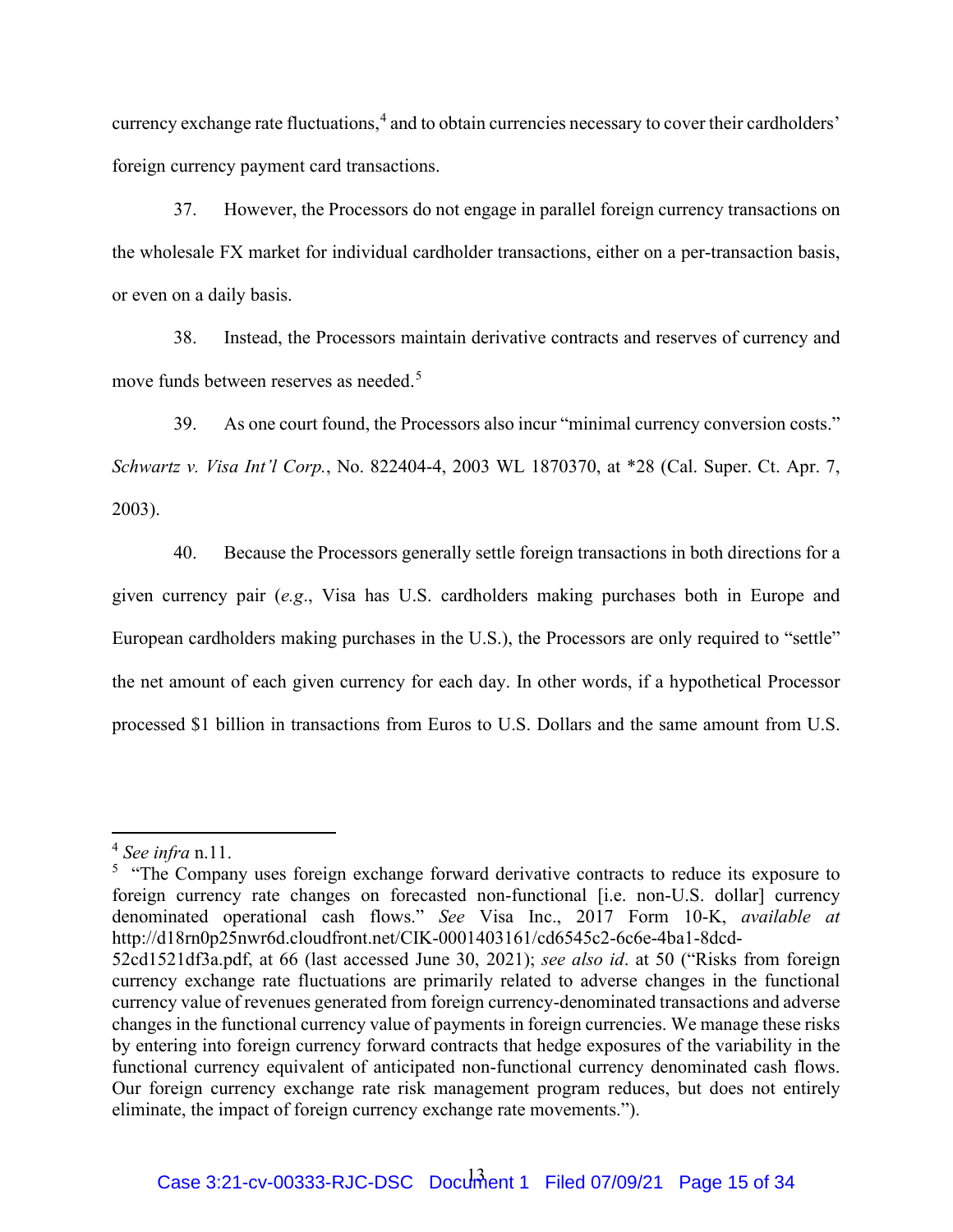Dollars to Euros on a particular day, the Processor would not need to engage in any actual FX transactions in the wholesale market on that day.

41. Moreover, in many instances where U.S. consumers are quoted a price in a foreign currency (i.e., Euros), the Processors settle the transactions with the foreign merchant using U.S. Dollars. In these instances, no foreign currency whatsoever is required. The U.S. consumer's account is debited in U.S. Dollars, and the merchant is paid in U.S. Dollars. The Processors have no foreign exchange risk for these transactions. The idea that the consumer purchased in a foreign currency in such a transaction is a pure fiction.

42. For all these reasons, the rates that the Processors charge their cardholders are not representative of the rates the Processors actually pay for foreign currency. Nor are they reflective of any other costs associated with currency conversion that Processors bear. Instead, the Processors and the banks are engaged in arbitrage: they set rates to maximize profits—and do so without regard to the terms of the contracts that they imposed on card members.

## **B. Applicable Contractual Provisions**

43. The contractual obligations between Bank of America and Bank of America's payment card cardholders—including Plaintiffs and members of the proposed Classes—are set forth in Bank of America's "Credit Card Agreement." The Credit Card Agreement is provided to credit card applicants who must accept the terms prior to the issuance of each payment card.

44. The Processors' relationships with the issuing banks are also governed by written agreements. For Visa, these terms are memorialized in the Visa Core Rules and VISA Product and Service Rules ("the Visa Rules").<sup>[6](#page-15-0)</sup> For Mastercard, these terms are memorialized in the Mastercard

<span id="page-15-0"></span><sup>6</sup> Visa Core Rules and Visa Product and Service Rules, Oct. 17, 2020, *available at*, https://usa.visa.com/dam/VCOM/download/about-visa/visa-rules-public.pdf (the "Visa Rules").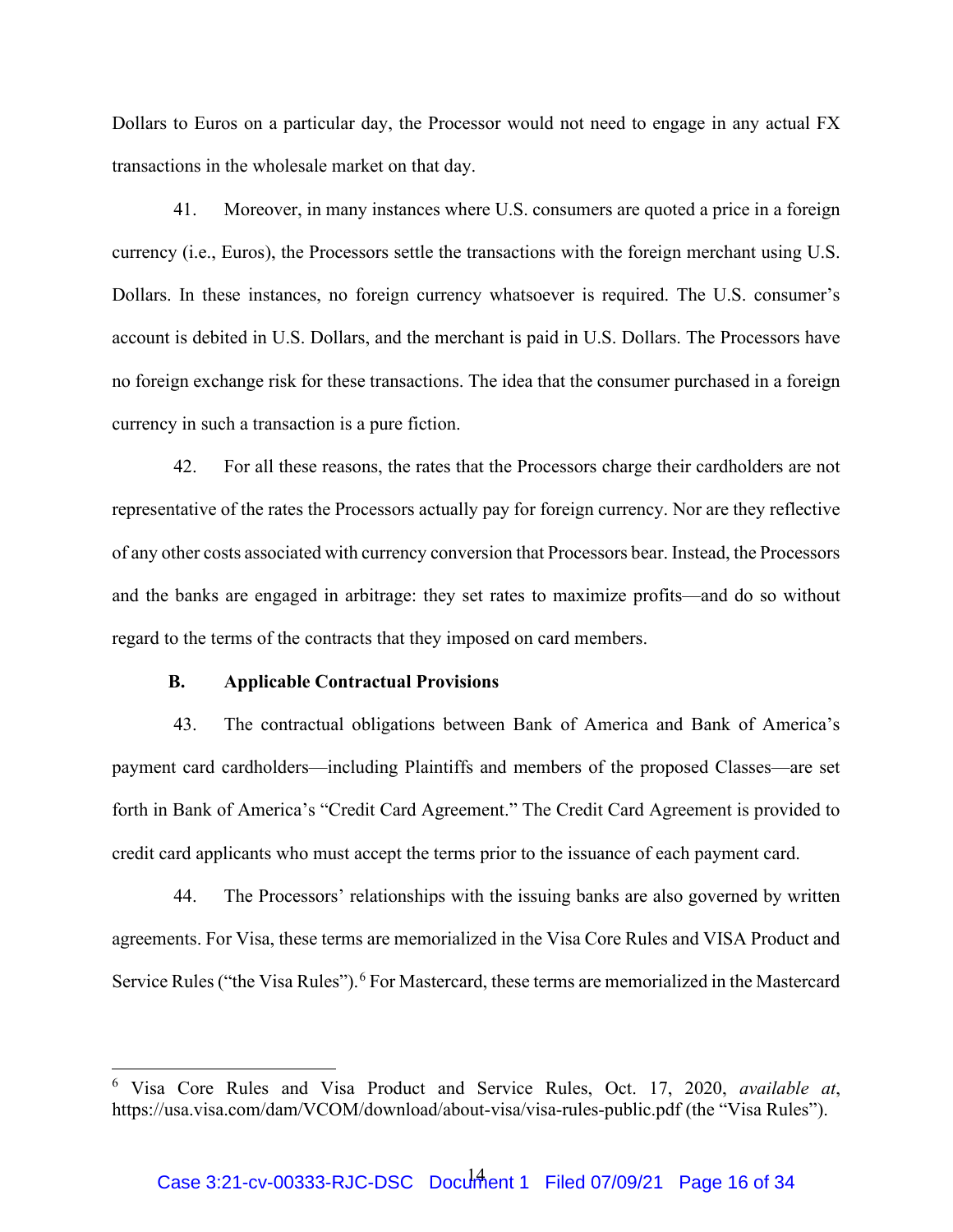Rules.<sup>[7](#page-16-0)</sup> In each of these documents, banks that issue Visa and Mastercard payment cards to their cardholders (including Bank of America) are referred to as the "Issuers."

### **1. Bank of America's Agreements with Class Members.**

45. Bank of America is a member of Visa's network (for its Visa-branded cards) and Mastercard's network (for its Mastercard-branded cards).

46. Bank of America maintains a uniform Credit Card Agreement for each Bank of America-issued payment card product. The terms and conditions set forth in the Agreements including the provisions regarding foreign currency exchange rates—are substantially similar across all of Bank of America's Credit Card Agreements, including agreements for Visa-branded and Mastercard-branded payment card products. For example, the Credit Card Agreement for the Bank of America Amtrak Guest Rewards World Mastercard is substantially the same as the Credit Card Agreement for the Bank of America Virgin Atlantic Mastercard.

47. At all times relevant to this Complaint, all of Bank of America's consumer Visa and Mastercard Credit Card Agreements contained substantially similar foreign currency language. Specifically, for all Visa and Mastercard-branded payment cards issued by Bank of America during the relevant time period, Bank of America's Credit Card Agreements required the FX rates imposed on Bank of America's cardholders to be either (1) a wholesale FX market rate, or (2) a government-mandated rate in effect one day prior to the processing date.

48. The language used across all these contracts was identical in relevant part. For example, Bank of America's December 31, 2016 Visa and Mastercard consumer contracts provided:

<span id="page-16-0"></span><sup>7</sup> Mastercard Rules, Dec. 11, 2020, *available at*  https://www.mastercard.us/content/dam/mccom/global/ documents/mastercard-rules.pdf (the "Mastercard Rules").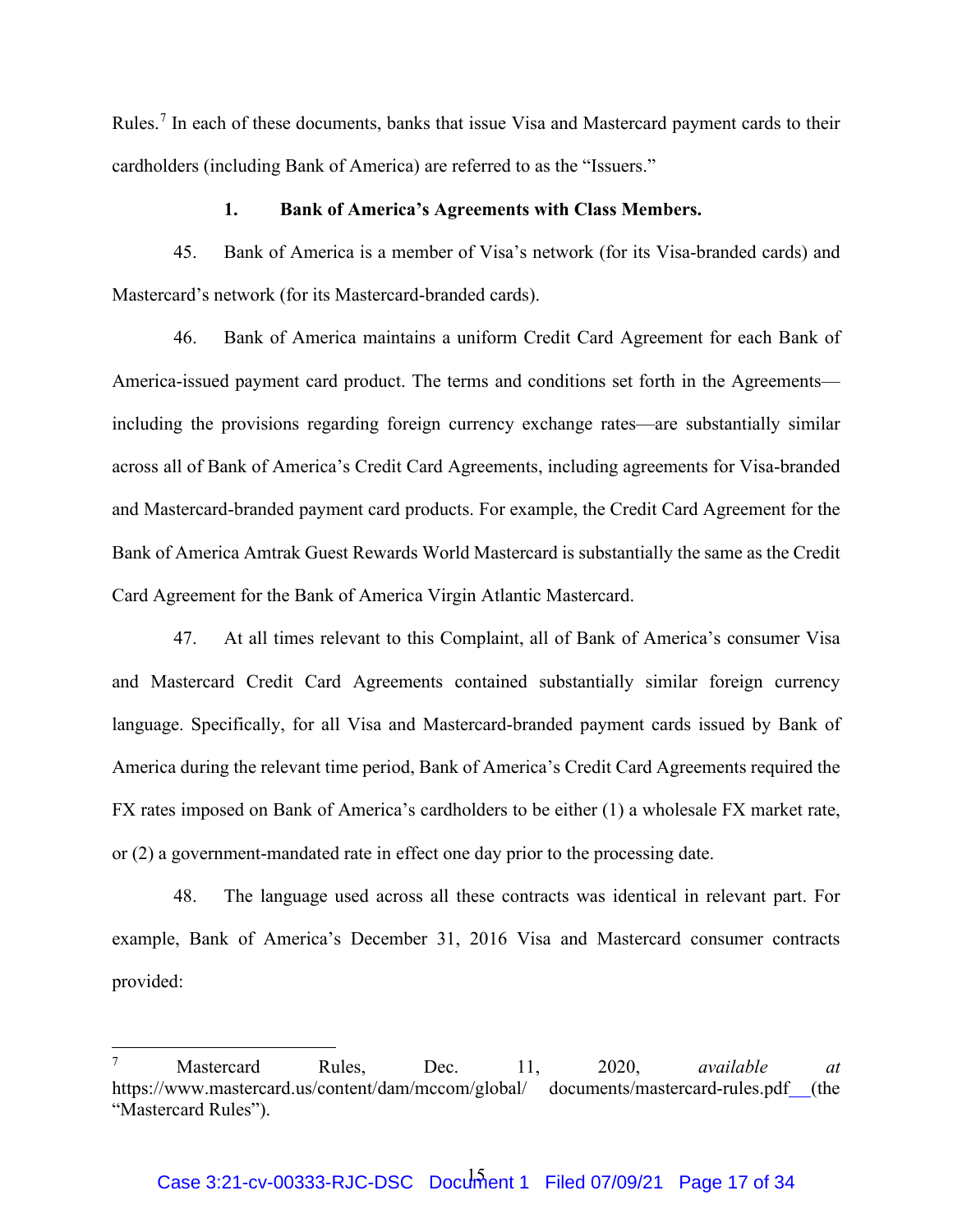If you make a transaction in a foreign currency (including, for example, online purchases from foreign merchants), the transaction will be converted by Visa International or MasterCard International, depending on which card is associated with this account, into a U.S. dollar amount in accordance with the operating regulations or conversion procedures in effect at the time the transaction is processed. *Currently, those regulations and procedures provide that the currency conversion rate to be used is either (1) a wholesale market rate or (2) a government-mandated rate in effect one day prior to the processing date. The currency conversion rate in effect on the processing date may differ from the rate in effect on the transaction date or posting date.* 

(emphasis added).

49. Bank of America's World Elite Mastercard Credit Card Agreements and its Visa

Signature Credit Card Agreements contained this exact same language as well, stating:

Currently, those regulations and procedures provide that the currency conversion rate to be used is either (1) a wholesale market rate or (2) a government-mandated rate in effect one day prior to the processing date. The currency conversion rate in effect on the processing date may differ from the rate in effect on the transaction date or posting date.  $8.9$  $8.9$ 

50. These same provisions also applied to cash withdrawals using debit cards. For

foreign ATM withdrawals made with a Bank of America Visa or Mastercard-branded debit card,

the Processors apply the same exchange rate that is applied for merchant credit and debit card

transactions for the same currency pair and processing date.<sup>[10](#page-17-2)</sup>

## **Who sets the exchange rates for foreign ATM withdrawals with my Bank of America ATM card and for international purchases with my Bank of America credit and debit cards?**

The exchange rate for international purchases and foreign ATM transactions is set by Visa® or MasterCard®, depending on your card's logo. This exchange rate is either the wholesale market rate or a government-mandated rate on the day before the date the transaction is processed. The processing date may differ from the date of the transaction.

<span id="page-17-0"></span><sup>&</sup>lt;sup>8</sup> Archived Bank of America credit card agreements dating back to 2011 are available at [https://www.consumerfinance.gov/credit-cards/agreements/.](https://www.consumerfinance.gov/credit-cards/agreements/) 9

[https://files.consumerfinance.gov/a/assets/credit-card-](https://files.consumerfinance.gov/a/assets/credit-card-agreements/pdf/Bank_of_America/World_Elite_MasterCard_Credit_Card_Agreement.pdf)

<span id="page-17-2"></span><span id="page-17-1"></span>[agreements/pdf/Bank\\_of\\_America/World\\_Elite\\_MasterCard\\_Credit\\_Card\\_Agreement.pdf](https://files.consumerfinance.gov/a/assets/credit-card-agreements/pdf/Bank_of_America/World_Elite_MasterCard_Credit_Card_Agreement.pdf) <sup>10</sup>Bank of America's website explains: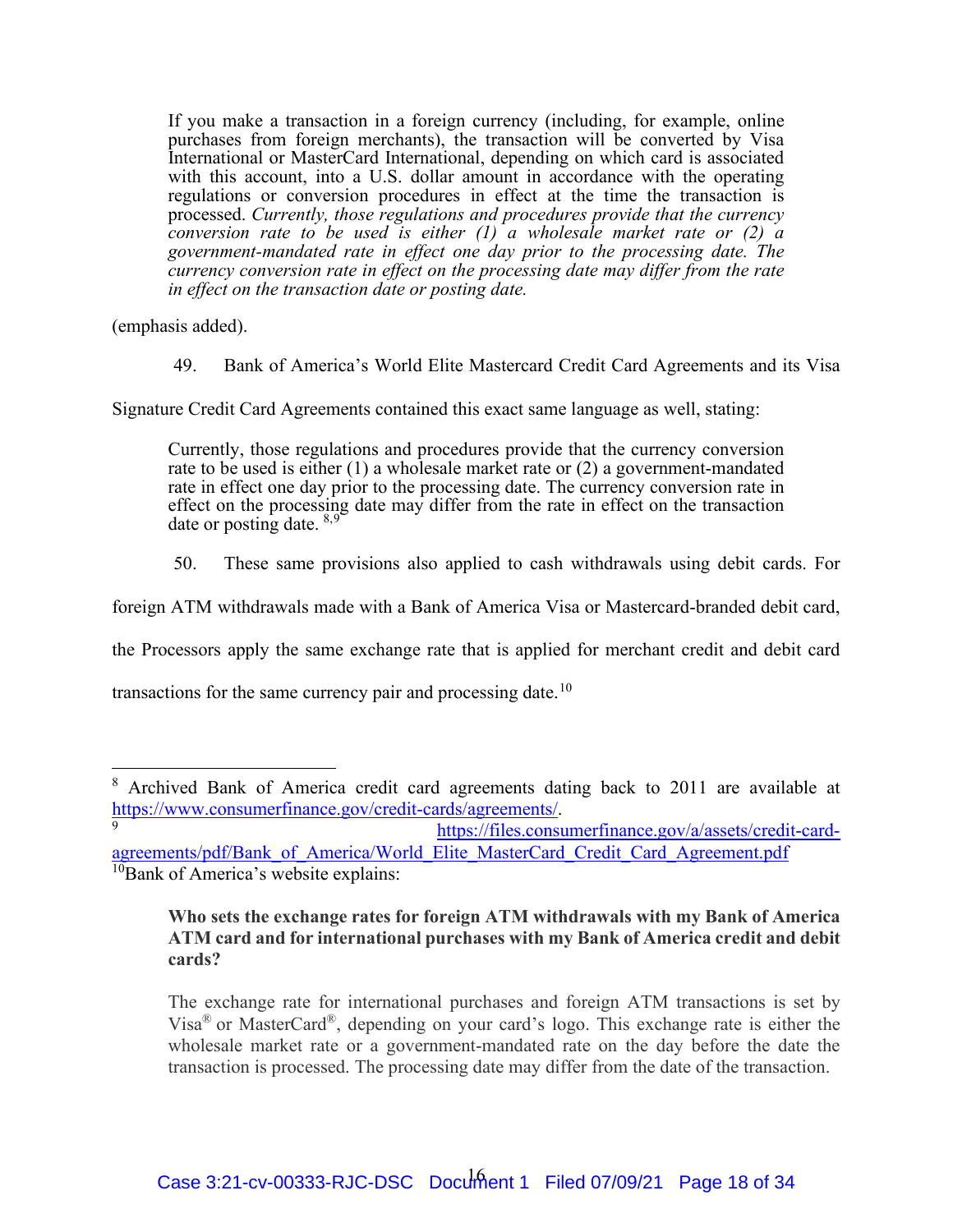# **2. Bank of America's Agreements with Visa and Mastercard.**

51. Both Visa and Mastercard require issuing banks to make specific disclosures to

consumers about how FX rates will be determined.

52. Section 1.4.3.2 of the Visa Rules, as updated on October 17, 2020 and as in effect

during the relevant period, provides:

An Issuer must provide a complete written disclosure of any fees that may be charged to a Cardholder for an International Transaction or when Currency Conversion occurs and must include the exchange rate between the Transaction Currency and the Billing Currency as either of the following:

A rate selected by Visa from the range of rates available in wholesale currency markets for the applicable Processing Date, which rate may vary from the rate Visa receives; [or] The rate mandated by a government or governing body in effect for the applicable Processing Date

When Currency Conversion occurs, the Visa rate may be adjusted by the application of an Optional Issuer Fee as determined by the Issuer or via any Issuer self-determined markup outside of VisaNet.

An Issuer may choose the method by which it notifies the Cardholder. This may include one or more of the following, which may include electronic forms of communication:

Original Cardholder application agreement Terms and conditions Billing statement Any other agreement between the Cardholder and the Issuer.

53. Like the Visa Rules, the Mastercard Rules also indicate issuing banks should inform

their cardholders that Mastercard will apply either a wholesale FX market rate or a government-

mandated exchange rate to apply to cardholder payment card transactions.

**Currency Conversion Procedure.** The [Mastercard] Corporation further recommends and encourages Issuers to inform their Cardholders that part of the Corporation's currency conversion procedure includes use of either a government-mandated exchange rate or a wholesale exchange rate, selected by the Corporation, and that the government-mandated

*See* Bank of America, *Foreign Exchange Rate FAQs*, *available at*  https://www.bankofamerica.com/foreign-exchange/foreign-exchange-rates-faq/ (last accessed June 30, 2021).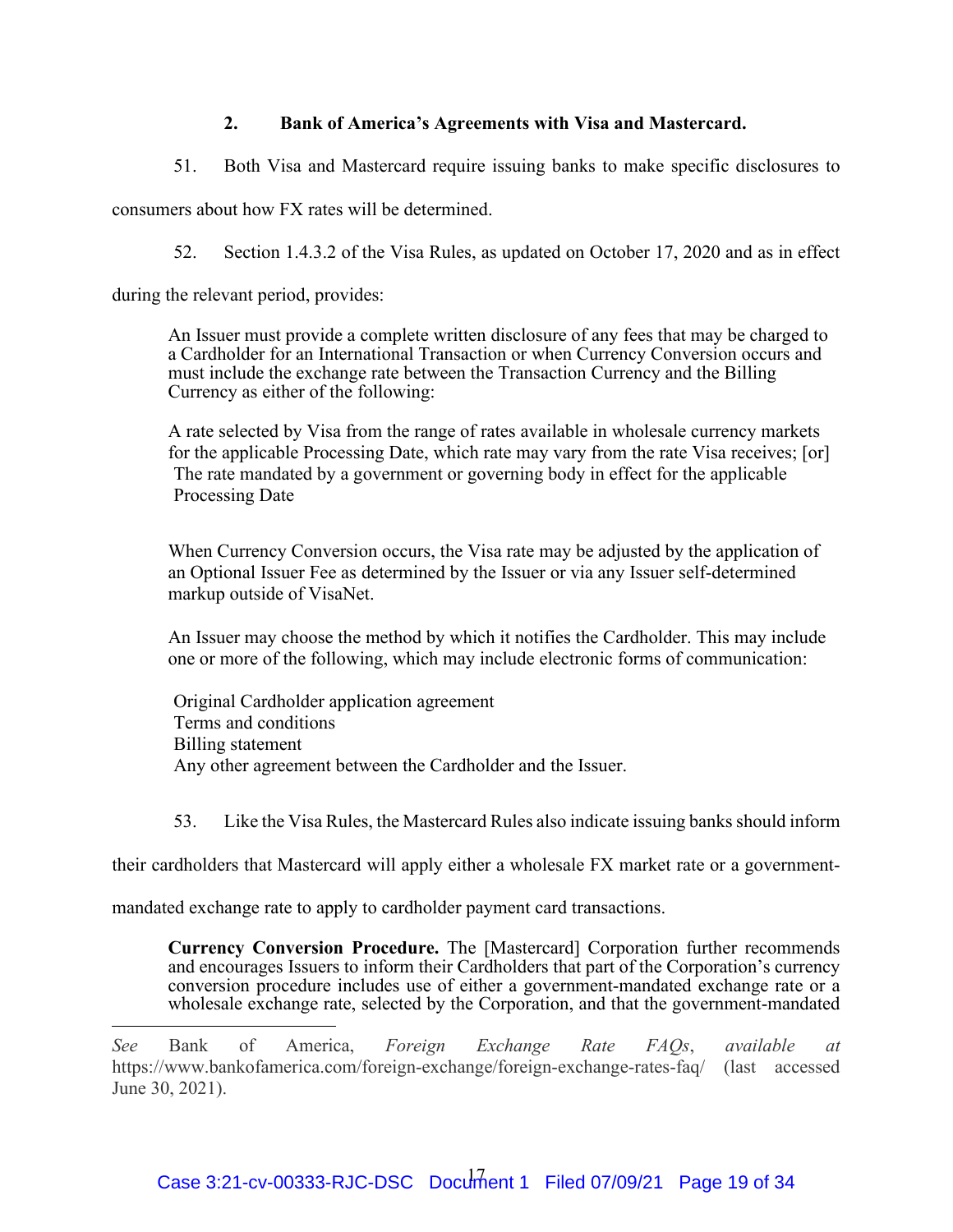exchange rate or wholesale exchange rate that the Corporation uses for a particular Transaction is the rate the Corporation selects for the applicable currency on date that the Transaction is processed (the Central Site Business Date), which may differ from the rate selected on the date the Transaction occurred or on the date the Transaction is posted to the Cardholder's Account.

*See* Mastercard Rules at 125.

54. Both Visa and Mastercard mitigate foreign exchange risk by purchasing futures, and do not engage in daily trading to ensure their currency needs are satisfied.<sup>[11](#page-19-0)</sup>

55. Notably, while Bank of America's Credit Card Agreements indicate that the rates

imposed will be either wholesale market rates or government-established rates, Bank of America's

Agreements do not disclose any of the following:

- That the rates will be "selected" by the Processors for the Processors' and the Bank's sole benefit;
- That, in many instances, the rate is fictitious in the sense of not being derived from actual transactions and often being outside the range of prices in the wholesale markets because the transactions are being settled in the consumer's home currency, and that the rate "selected" by the Processors will be different than the rate actually used to settle the transaction;

<span id="page-19-0"></span><sup>11</sup> *See* Visa Inc., 2017 Form 10-K, *available at* http://d18rn0p25nwr6d.cloudfront.net/CIK-0001403161/cd6545c2-6c6e-4ba1-8dcd-52cd1521df3a.pdf, at 66 (last accessed June 30, 2021) (noting that Visa uses "currency forward contracts entered into to mitigate a portion of our foreign currency exchange rate risk"); Mastercard Incorporated, 2018 Form 10-K, *available at* http://d18rn0p25nwr6d.cloudfront.net/CIK-0001141391/bb8f61d2-403e-4be9-aee2-

<sup>70</sup>eda24fdce9.pdf (last accessed June 30, 2021) ("**Foreign Exchange Risk Management.** The Company monitors and manages its foreign currency exposures as part of its overall risk management program which focuses on the unpredictability of financial markets and seeks to reduce the potentially adverse effects that the volatility of these markets may have on its operating results. A primary objective of the Company's risk management strategies is to reduce the financial impact that may arise from volatility in foreign currency exchange rates principally through the use of both foreign currency derivative contracts (Derivatives) and foreign currency denominated debt (Net Investment Hedge)").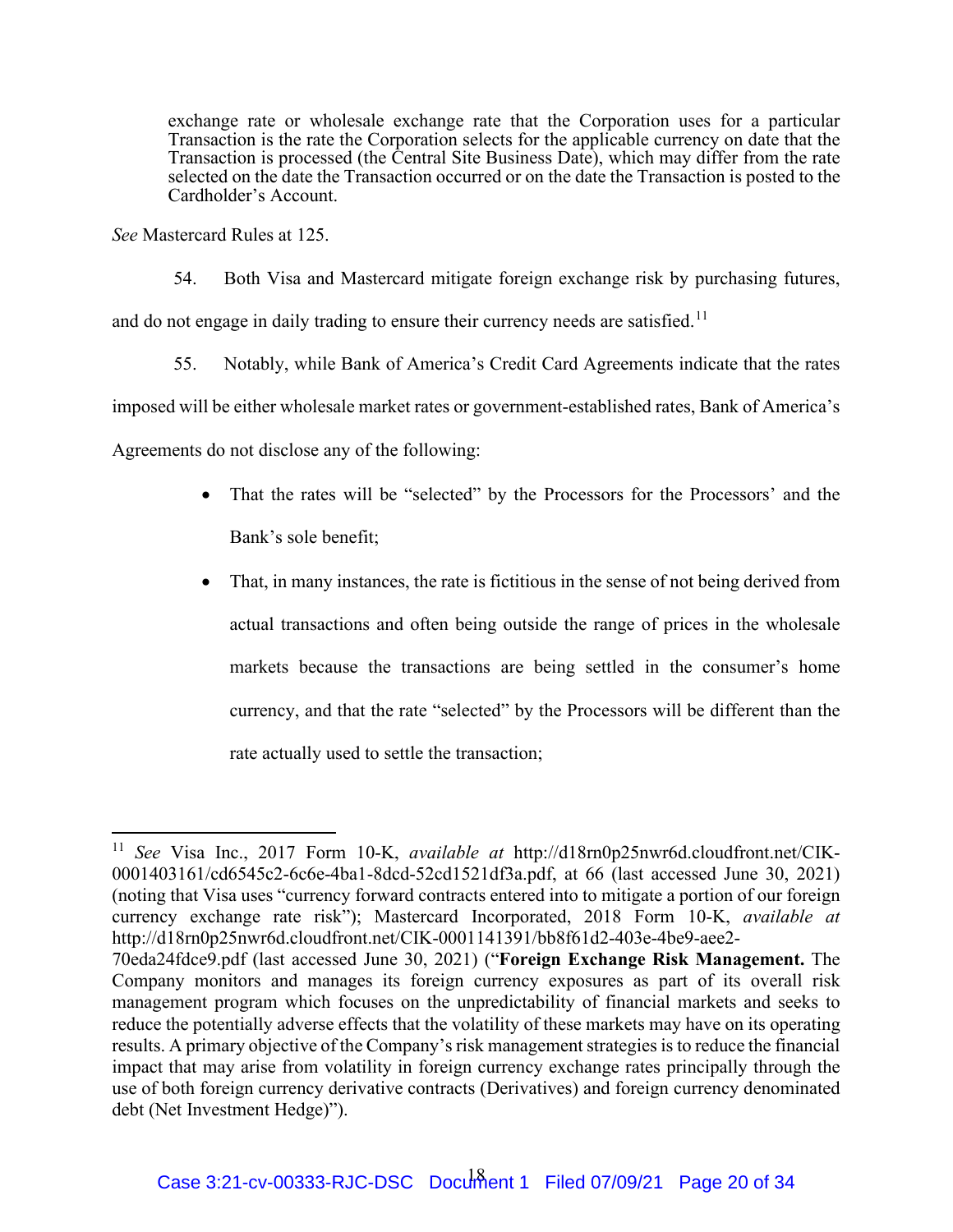- That rates will vary depending on the direction of the currency exchange, and will not be selected from bid-ask rates available contemporaneously on the wholesale market, but will instead be selected for the sole purpose of maximizing the banks' and the Processors' profits at the expense of cardholders; and
- That the rates imposed will vary from any actual rates obtained by the Processors and the Banks to the extent either engages in wholesale market transactions on the processing date.

## **C. Bank of America Charged Unlawful Foreign Exchange Rates in Violation of its Contracts**

56. Defendant's exchange rate practices with respect to Visa and Mastercard-branded cards violate Bank of America's Credit Card Agreements.

57. Contrary to the requirements set forth in the Bank of America Credit Card Agreements for Visa-branded payment cards and the Visa Rules, the exchange rates Visa imposed on consumer payment card foreign transactions, which Defendant charged Class members on those transactions, are not determined "wholesale market" rates. Instead, Visa imposes, and Bank of America charges, rates that are—for most currencies and on most dates—entirely outside of the range of wholesale market rates in a direction that is disadvantageous for the cardholders and advantageous for Visa and the issuing banks, including Bank of America.

58. A detailed analysis of Visa's historical exchange rates during the relevant period demonstrates that on a majority of days and for a majority of currencies, Visa imposed and Bank of America charged exchange rates that fell outside of the daily range of wholesale currency market rates on the applicable processing date.<sup>[12](#page-20-0)</sup>

<span id="page-20-0"></span><sup>12</sup> *See* Visa Currency Exchange Calculator, *available at* <https://usa.visa.com/support/consumer/travel-support/exchange-rate-calculator.html>(*last accessed* June 30, 2021).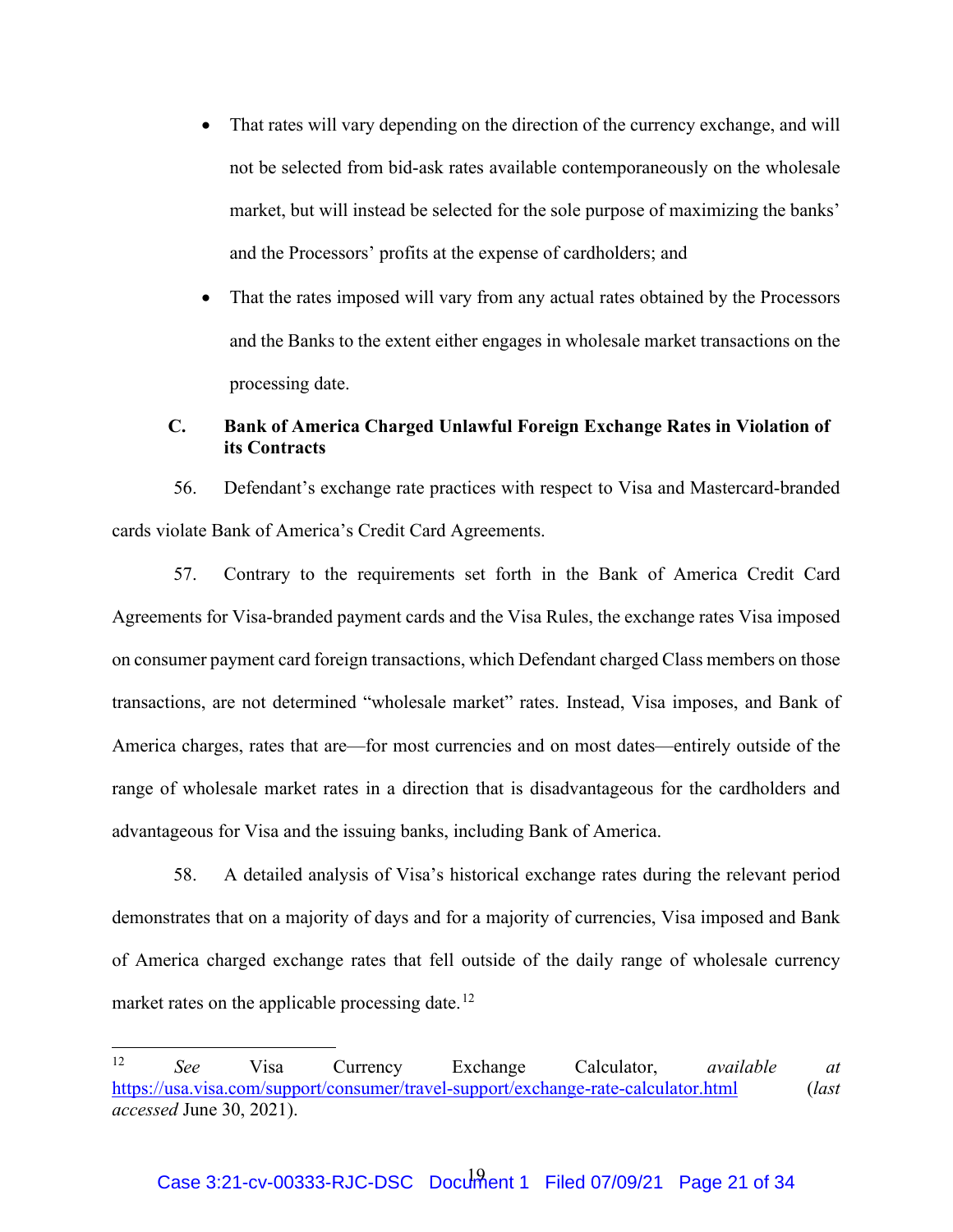59. For example, an analysis of the exchange rates applied by Visa to convert cardholder transactions from Euros to U.S. Dollars demonstrates that the rate imposed on consumers was higher than the range of rates available in the wholesale FX market for the applicable processing date on 94 percent of the dates for the period of September 2018 to August 2019. Visa's rates were within the range of rates available in the wholesale FX market on just 6 percent of those dates.

60. Discovery will show that Visa's method for determining its rates is largely algorithmic, and that Visa's pattern of generating profits for itself by applying rates that are higher than those promised in its cardholder contracts persisted throughout the relevant period, across currency pairs. Each such instance of Bank of America charging rates outside the rates it promised its cardholders in its contracts injured Plaintiffs and Class Members and imposed an "overcharge."

61. The extent of the overcharge for each Plaintiff and Class-Member Visa card transaction can be calculated using transactional data in the possession, custody, or control of Bank of America and Visa; historical Visa rates from Visa's website; and historical wholesale FX market data from third-party providers. Any transactions that were not subject to an overcharge including transactions that took place on the limited number of dates for which Visa applied an exchange rate that was within the range of rates available in wholesale FX market—can be easily identified from those data sets and excluded.

62. Similarly, contrary to the requirements set forth in the Bank of America Credit Card Agreements for Mastercard-branded payment cards and the Mastercard Rules, the exchange rates Mastercard imposed on credit card foreign transactions, which Defendant charged Class Members on those transactions, are not always "wholesale exchange rate[s]." Instead, like Visa, Mastercard frequently imposes, and Bank of America charges, rates that are—for most currencies and on most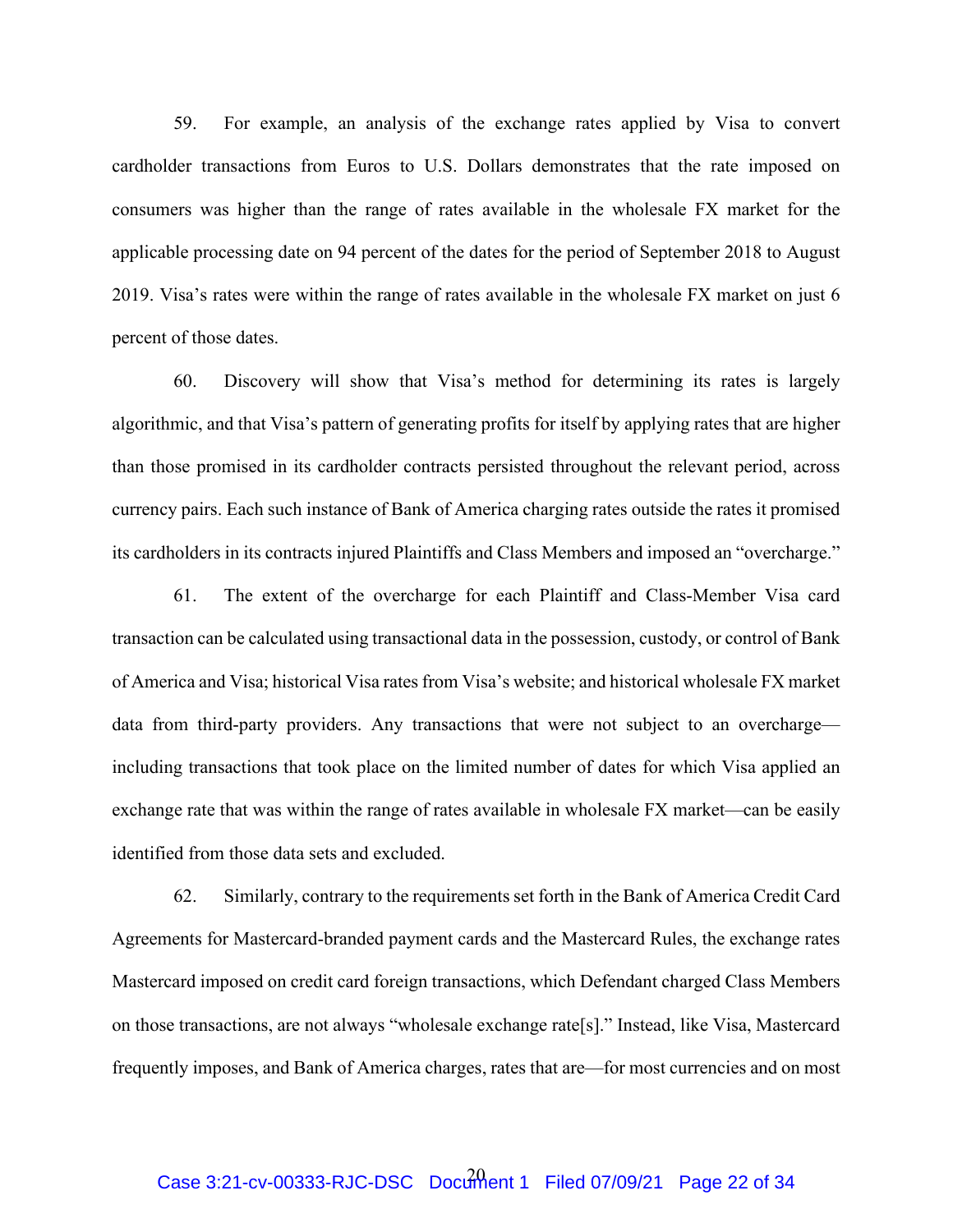dates—outside of the daily range of wholesale rates on the applicable processing date in a direction that is disadvantageous for the cardholders and advantageous for Mastercard and the issuing banks, including Bank of America. This practice enables Mastercard and Bank of America to profit from overcharging cardholders in violation of the Mastercard Rules and the Bank of America Credit Card Agreements.

63. An analysis of Mastercard's publicly available historical exchange rates that it has applied to foreign payment card transactions demonstrates that on a large portion of days and for many heavily traded currencies, Mastercard imposed and Bank of America charged exchange rates that were not in fact wholesale currency market rates.<sup>[13](#page-22-0)</sup>

64. For example, an analysis of the exchange rates applied by Mastercard to convert Euros to U.S. Dollars (EUR/USD) to the band of rates available in the wholesale FX market for the corresponding dates for the period of October 2017 to September 2018 shows that the exchange rates Mastercard applied to convert cardholder transactions from Euros to U.S. Dollars were higher than the range of rates available in the wholesale market on 41 percent of the dates for the period of October 2017 to September 2018. Mastercard's rates were at least within the range of rates available in the wholesale FX market on only 59 percent of those dates.

65. Discovery will show that Mastercard's method for determining its rates is largely algorithmic, and that Mastercard's pattern of generating profits for itself and Bank of America by applying rates that are higher than those promised in its cardholder contracts persisted throughout the relevant period, across currency pairs. Each such instance of Bank of America charging rates outside the rates it promised its cardholders in its contracts injured Plaintiffs and Class Members and imposed an "overcharge."

<span id="page-22-0"></span><sup>13</sup> *See* Mastercard Currency Converter, https://www.mastercard.us/en-us/personal/getsupport/convert-currency.html (*last accessed* June 30, 2021).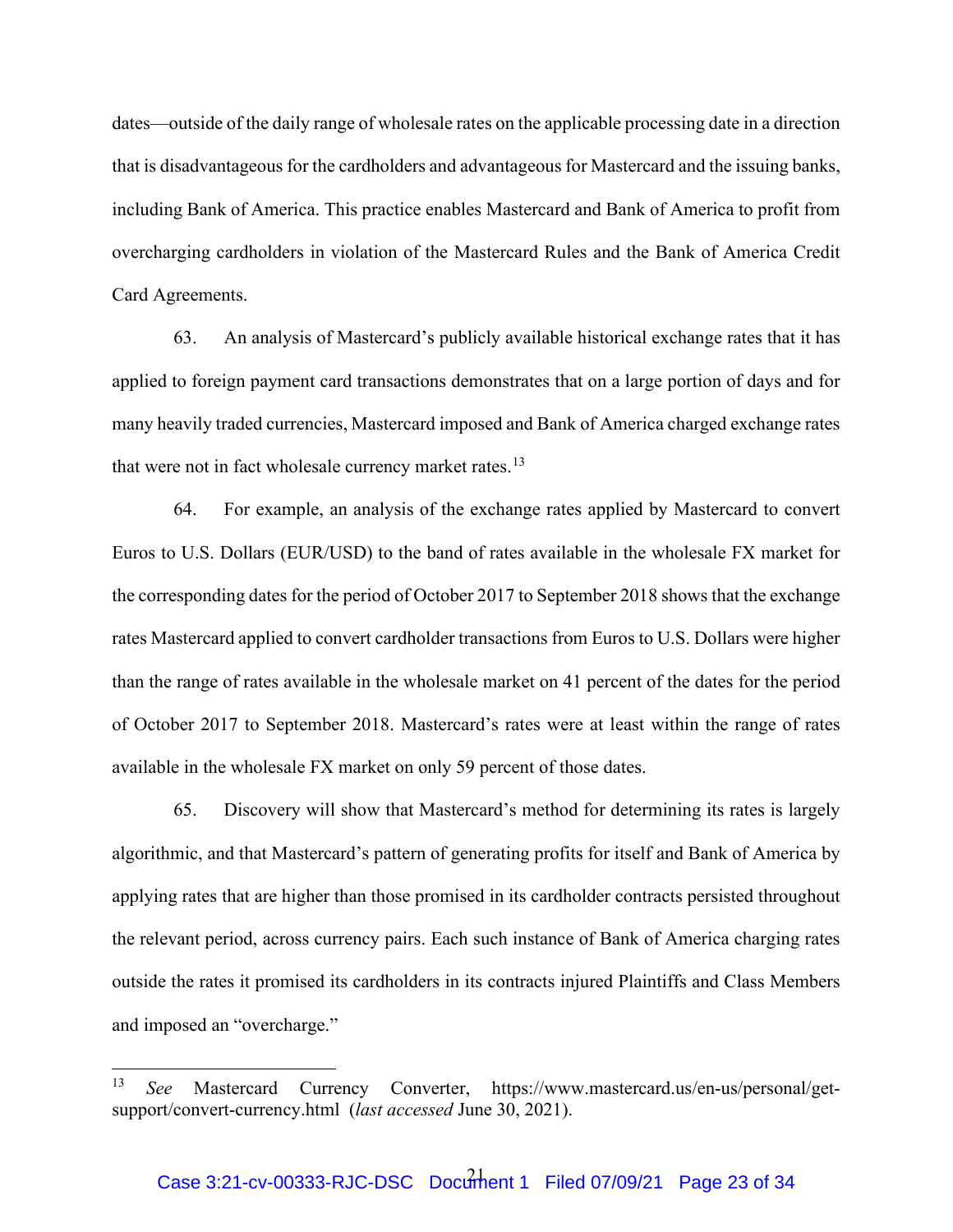66. The extent of the overcharge for each Plaintiff and Class-Member Mastercard transaction can be calculated using transactional data in the possession, custody, or control of Bank of America and Mastercard; historical Mastercard rates from Mastercard's website; and historical wholesale FX market data from third-party providers such as Bloomberg and Reuters. Any transactions that were not subject to an overcharge—including transactions that took place on the dates for which Mastercard imposed an exchange rate that was a wholesale rate—can be easily identified from those data sets and excluded from Plaintiffs' damages calculations.

# **CLASS ACTION ALLEGATIONS**

67. Plaintiffs assert their claims on behalf of the following Nationwide Class:

**Nationwide Class:** All persons or entities with a Visa or Mastercard payment card with Defendant Bank of America who made a transaction in a foreign currency using such card within the applicable statute of limitations wherein the exchange rate imposed was not a government-mandated rate. Excluded from the Class are Defendant's executives, executives of Visa and Mastercard, and any Judge and judicial staff assigned to this case.

68. This action is brought, and may properly be maintained, as a class action under Fed.

R. Civ. P. 23.

69. Plaintiffs also allege the following alternative statewide subclass (the "State Class"

or "California Class") in the event that the Court determines that any of the claims alleged on

behalf of the proposed Nationwide Class are unsuitable for nationwide class treatment.

70. Plaintiffs Jesus Guerrero, Rachelle Blake, and Sheridine Harris (the "California

Plaintiffs") assert their claims on behalf of the following California Class:

**California Class:** All persons or entities with a Visa or Mastercard payment card residing in California with Defendant Bank of America who made a transaction in a foreign currency using such card within the applicable statute of limitations wherein the exchange rate imposed was not a government-mandated rate. Excluded from the Class are Defendant's executives, executives of Visa and Mastercard, and any Judge and judicial staff assigned to this case.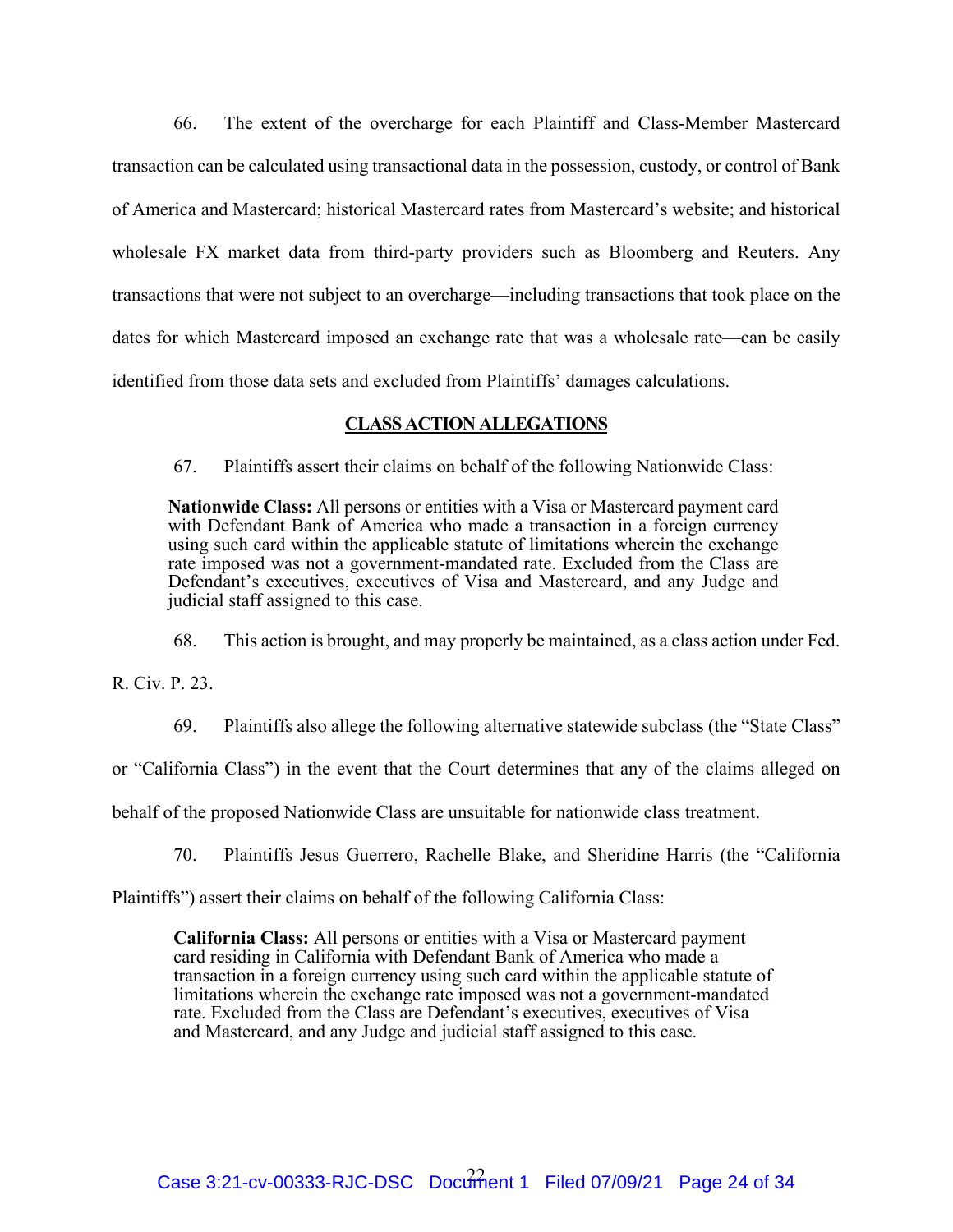71. Numerosity: The Classes are so numerous that joinder of all Class Members is impracticable. Defendant has approximately 66 million consumer and small business clients, many of whom make transactions in foreign currencies.

72. Typicality: Plaintiffs' claims are typical of the Class Members' claims. Defendant treated Plaintiffs in the same manner as other Class Members and did not vary their FX practices from consumer to consumer.

73. Adequacy: Plaintiffs will fairly and adequately protect the interests of the Classes, have no known conflicts with other Class Members, and have retained counsel experienced in complex class action litigation.

74. Commonality: Common questions of law and fact exist as to all members of the Classes and predominate over any questions solely affecting individual members of the Classes. These common questions include:

- a. Whether Defendant breached its contracts by charging exchange rates not authorized by the contracts;
- b. Whether Defendant violated covenant of good faith and fair dealing in imposing exchange rates;
- c. Whether Defendant was unjustly enriched by its conduct;
- d. Whether Defendant's practices were deceptive, unconscionable, or unfair; and
- e. The proper measure of damages.

75. Class certification is appropriate under Fed. R. Civ. P. 23(b)(2) because Defendant has acted or refused to act on grounds that apply generally to the Classes, so that final injunctive relief or corresponding declaratory relief is appropriate respecting the Classes as a whole.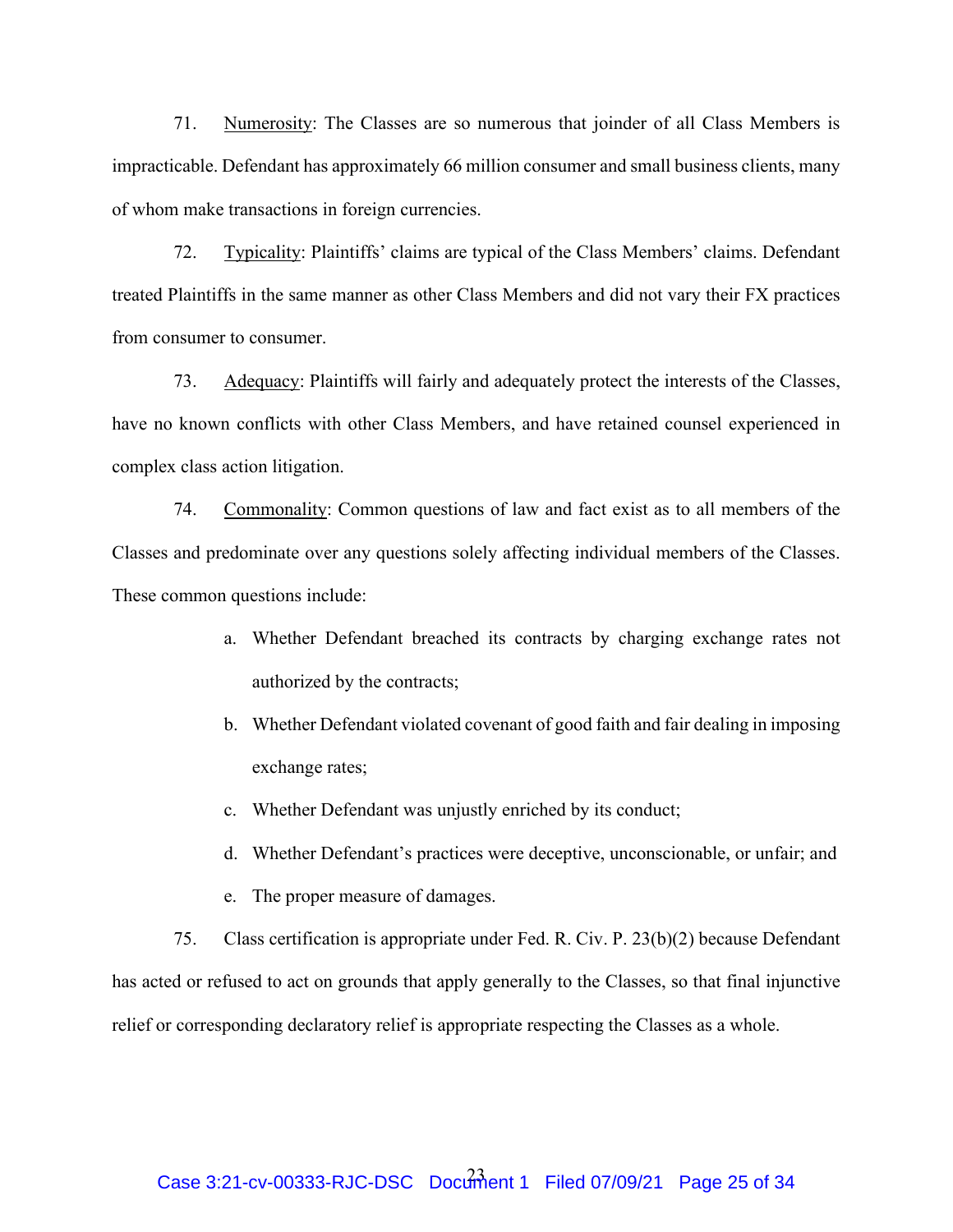76. Class certification is appropriate under Fed. R. Civ. P. 23(b)(3) because questions of law and fact common to the Classes predominate over any questions affecting only individual members of the Classes, and because a class action is superior to other available methods for the fair and efficient adjudication of this litigation. Defendant's conduct described in this Complaint stems from common and uniform policies and practices. Members of the Classes do not have an interest in pursuing separate actions against Defendant, as the amount of each Class Member's individual claim is small compared to the expense and burden of individual prosecution. Class certification also will obviate the need for unduly duplicative litigation that might result in inconsistent judgments concerning Defendant's practices. Moreover, management of this action as a class action will not present any likely difficulties. In the interests of justice and judicial efficiency, it would be desirable to concentrate the litigation of all Class Members' claims in a single forum.

77. The running of any statute of limitations has been equitably tolled by reason of Defendant's fraudulent concealment and/or omissions of critical information regarding the exchanged rates imposed. Through its affirmative misrepresentations and omissions, Defendant actively concealed from Plaintiffs and Class Members that the exchange rates imposed were not a wholesale market rate and/or a rate reasonably related to Defendant's and the Processors' actual risk of exchanging foreign currencies. Discovery of Defendant's illegal conduct takes extensive data analysis of foreign exchange data, some of which is not available without paying significant costs.

78. As a result of Defendant's actions, Plaintiffs and Class Members were unaware, and could not have reasonably known or learned through reasonable diligence, that they had been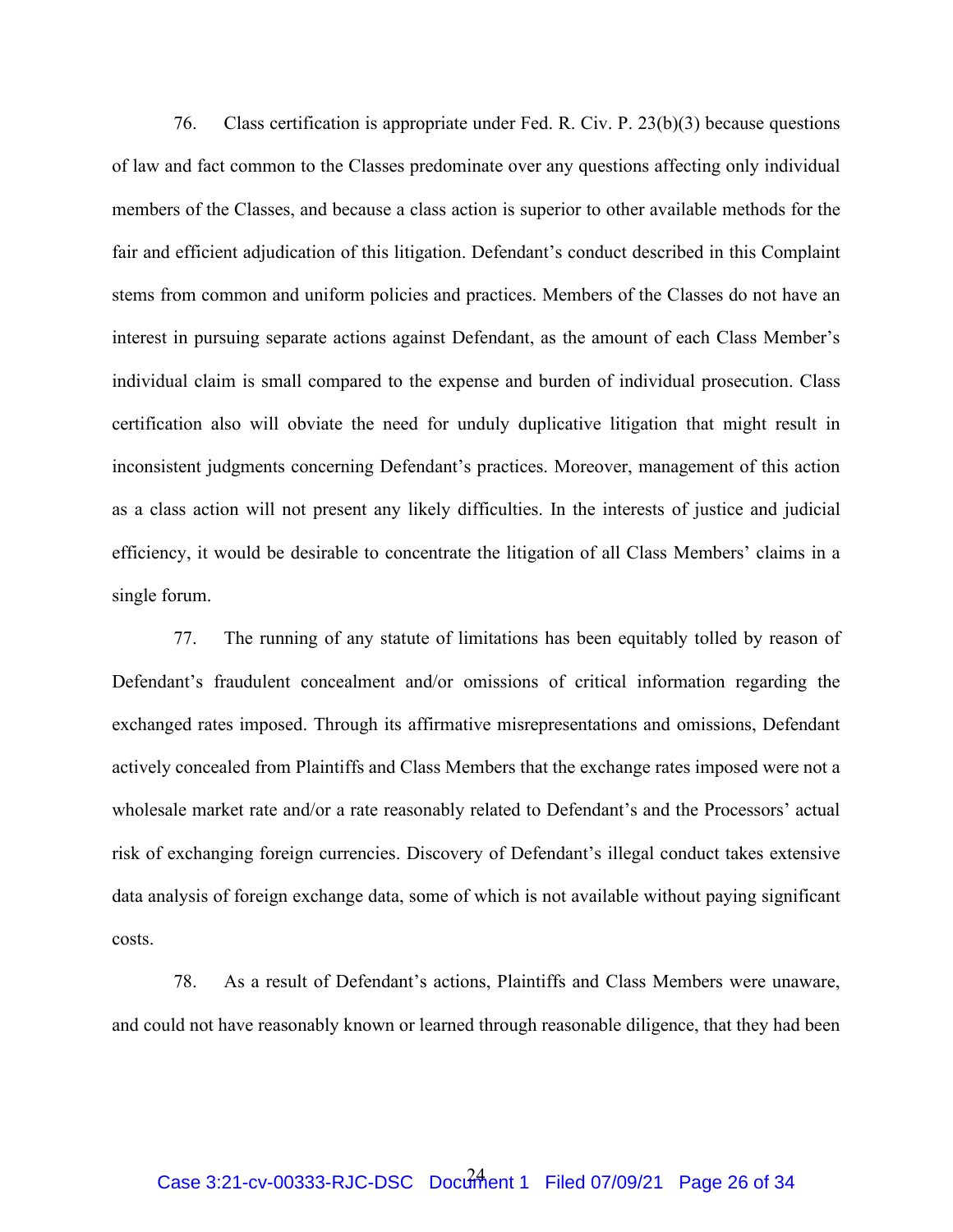overcharged as a direct and proximate result of Defendant's and the Processors' acts and omissions.

## **CLAIMS FOR RELIEF**

### **FIRST CLAIM FOR RELIEF Breach of Contract (On Behalf of All Plaintiffs and Proposed Nationwide Class against Bank of America)**

79. Plaintiffs incorporate each allegation above as if fully set forth herein.

- 80. Plaintiffs and members of the Nationwide Class entered into contracts with Bank of America that required that the currency conversion rates applied to cardholder foreign currency transactions would be either wholesale FX market rates or a government-mandated rate.
- 81. As alleged above, for a substantial percentage of all cardholder transactions during the relevant period, the currency conversion rates applied by Bank of America to cardholder foreign currency transactions were not in fact either wholesale FX market rates or a governmentmandated rate. Instead, the rates imposed were higher than those available in wholesale markets on the relevant dates.

82. In imposing such rates, Bank of America breached their Credit Card Agreements with Plaintiffs and members of the Nationwide Class.

83. As a result of Bank of America's breaches of the Credit Card Agreements, Plaintiffs and members of the Nationwide Class were damaged in the form of overcharges on foreign currency payment card transactions that they otherwise would not have incurred in the absence of Bank of America's unlawful conduct.

## **SECOND CLAIM FOR RELIEF Contractual Breach of the Implied Covenant of Good Faith and Fair Dealing (On Behalf of All Plaintiffs and Proposed Nationwide Class against Bank of America)**

84. Plaintiffs incorporate each allegation above as if fully set forth herein.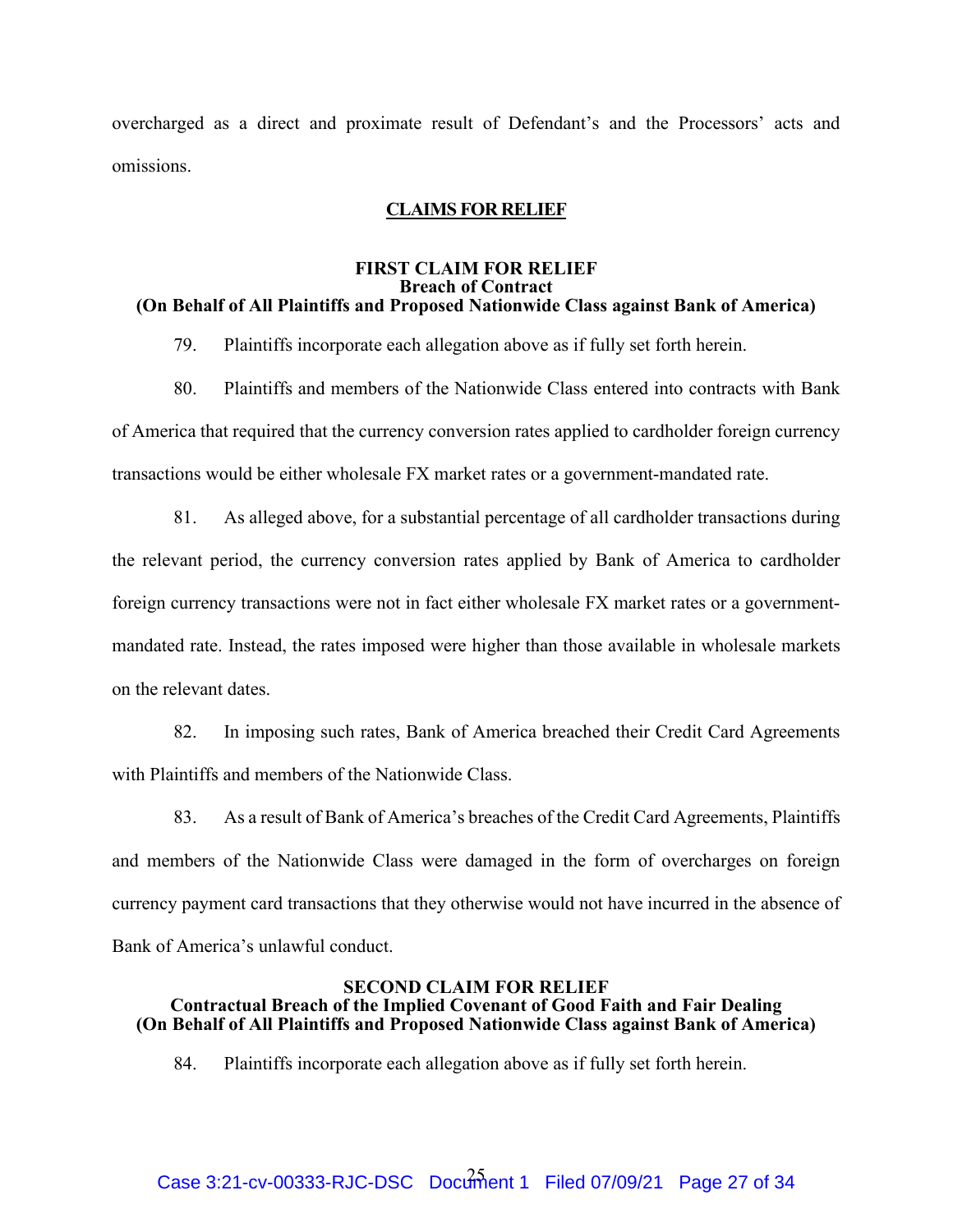85. Bank of America's Credit Card Agreements created the objectively justified expectation that the rates applied for foreign currency exchange would bear some resemblance to rates actually paid by banks and/or processors on the applicable date.

86. Bank of America's Credit Card Agreements created the objectively justified expectation in cardholders that the spread between the rates imposed on foreign currency exchanges in different directions on the same day would bear a reasonable relationship to the bid/ask spread experienced by participants in the FX wholesale market. Consumers reasonably expected that rates would not be imposed for the sole purpose of maximizing the banks' and Processors' profits, without regard to what normal wholesale market conditions would produce.

87. In light of its position with respect to consumers and the representations in its Agreements, Bank of America had an obligation to ensure that the rates paid by its cardholders were imposed in good faith, and that the rates were not imposed for the sole purpose of maximizing Defendant's and the Processors' profits. This is particularly so where, in many instances, Bank of America and the Processors were benefitting from the rates without assuming *any* corresponding risk whatsoever because the transactions were being settled in U.S. Dollars, with currency obtained through other contemporaneous transactions, and/or with currency that had been purchased on the FX futures market.

88. As alleged above, for a substantial percentage of all cardholder transactions during the relevant period, Bank of America applied currency conversion rates to cardholder foreign currency transactions in bad faith at the extreme ends of fictional daily bid-ask ranges of wholesale FX market rates such that Plaintiffs and members of the Nationwide Class were injured in the form of overcharges on FX payment card transactions.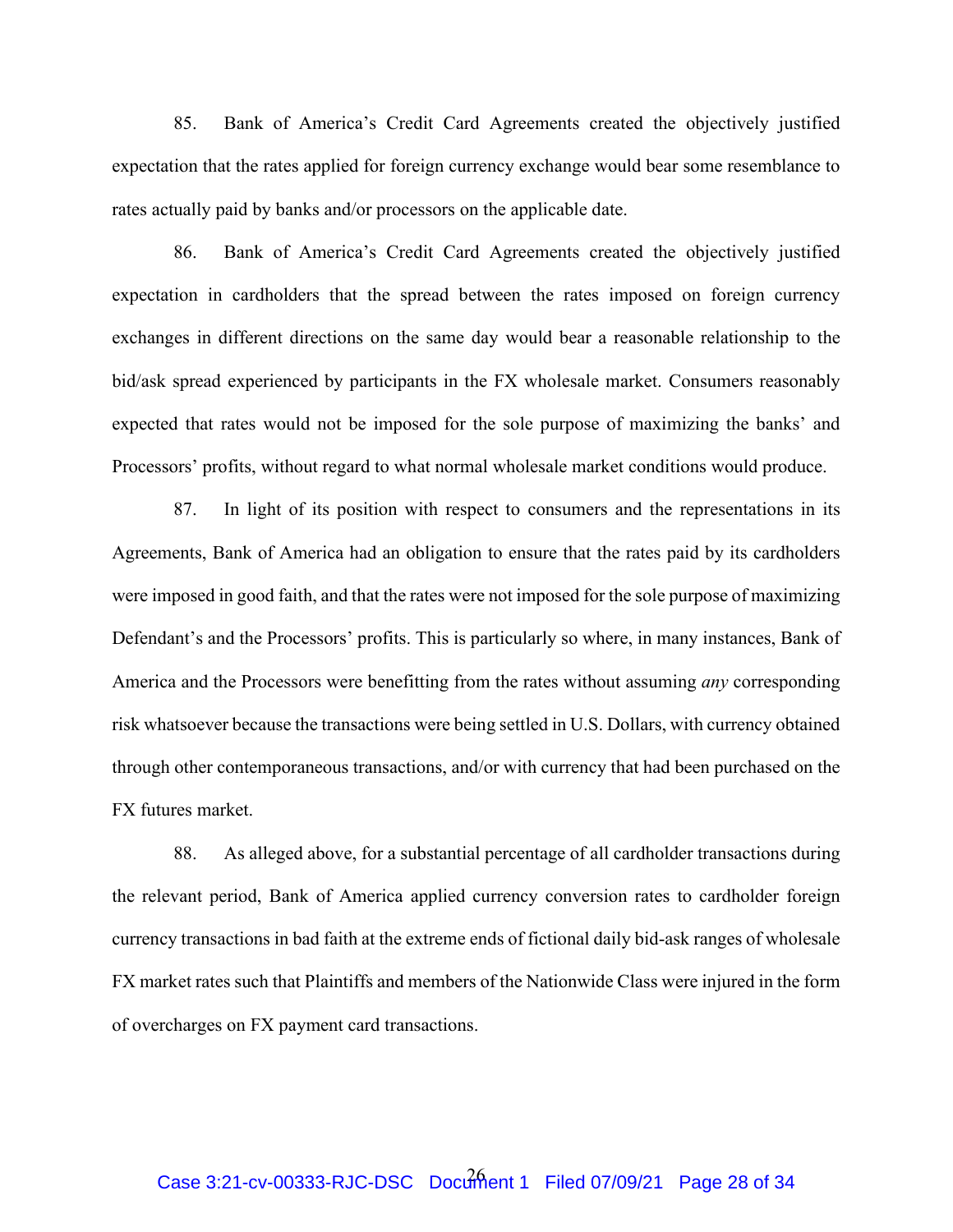89. Bank of America's practices described herein breached their duties of good faith and fair dealing in the performance and execution of their contracts with Plaintiffs and members of the Nationwide Class.

90. As a result of Bank of America's breaches of their duties of good faith and fair dealing, Plaintiffs and members of the Nationwide Class were damaged in the form of overcharges on foreign currency payment card transactions that they otherwise would not have incurred in the absence of Bank of America's unlawful conduct.

### **THIRD CLAIM FOR RELIEF Violations of the North Carolina Unfair Trade Practices Act ("NCUTPA") N.C. Gen. Stat. § 75-1,** *et seq.* **(On Behalf of All Plaintiffs and Proposed Nationwide Class against Defendant)**

91. Plaintiffs incorporate each allegation above as if fully set forth herein.

92. Bank of America's Credit Card Agreements provide: "This Agreement is governed by the laws of the State of North Carolina (without regard to its conflict of laws principles) and by any applicable federal laws."

93. Defendant's conduct alleged herein constitutes "unfair or deceptive acts or practices in or affecting commerce" in violation of N.C. Gen. Stat. § 75-1.1. This alleged conduct substantially affected commerce in the State of North Carolina and throughout the United States.

94. Defendant's conduct here was unfair and deceptive and was inequitable assertion of its power. Defendant and the Processors imposed FX exchange rates for the sole purpose of maximizing Defendant's and the Processors' profits rather than being authorized by the contract or bearing any reasonable relationship to the corresponding risk of fluctuation in the foreign exchanges markets. The contractual language dictated by the Processors and used by Defendant did not disclose the Defendant and the Processors would impose rates beyond those allowed by the contract.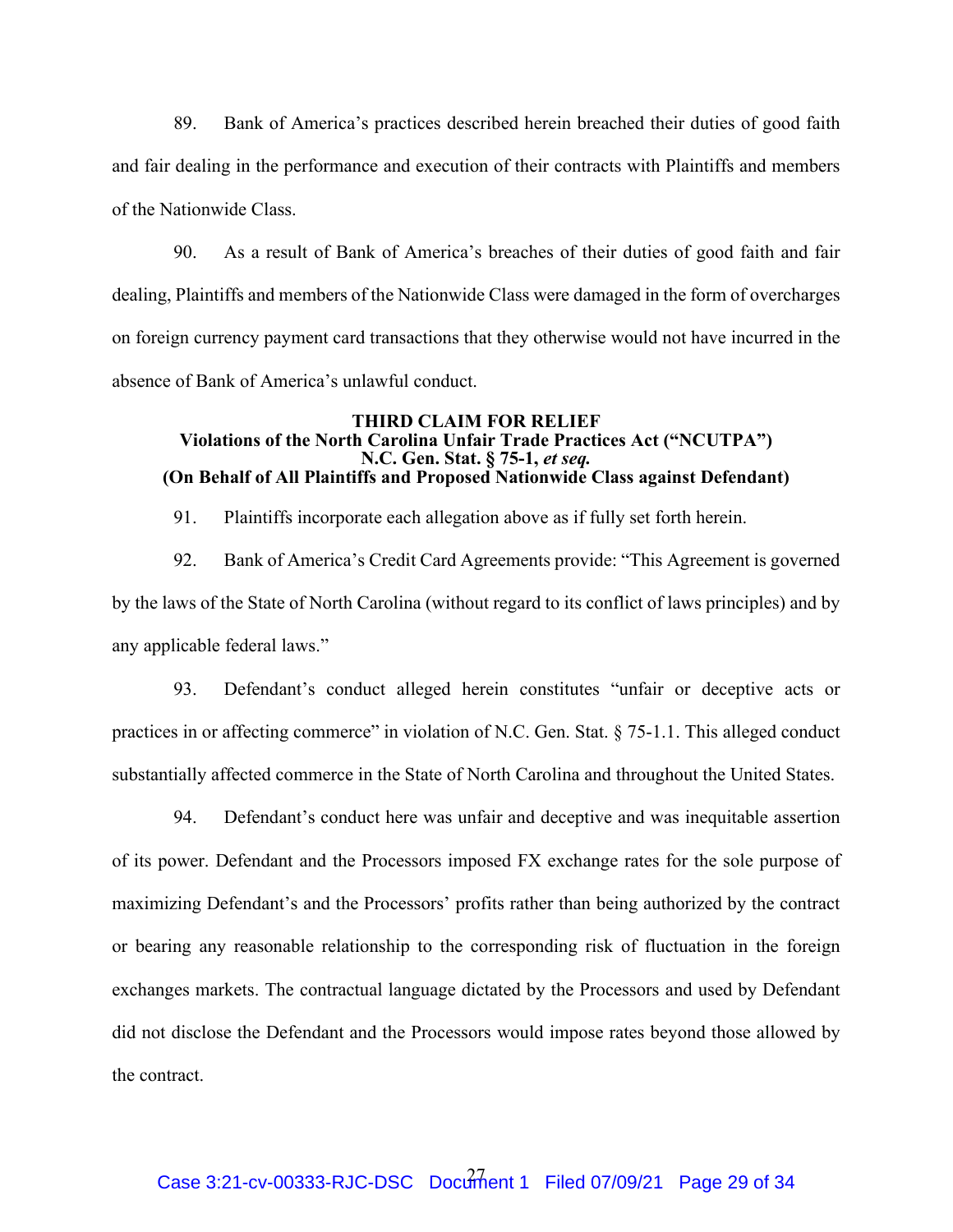95. Bank of America's Credit Card Agreements, and the debtor/creditor nature of the relationship also created the objectively justified expectation that the spread between the rates imposed on foreign currency exchanges in different directions on the same day would bear a reasonable relationship to the bid/ask spread experienced by participants in the FX wholesale market. Consumers reasonably expected that rates would not be imposed for the sole purpose of maximizing the banks' and Processors' profits, without regard to what normal wholesale market conditions would produce.

96. Further, Defendant and the Processors benefitted from imposing such FX rates without assuming any corresponding risk because the transactions were being settled in U.S. Dollars, with currency obtained through other contemporaneous transactions, and/or with currency that had been purchased on the FX futures market. Defendant's conduct here was deceptive and Defendant made false promises and concealed or omitted material facts. Defendant and the Processors imposed FX exchange rates for the sole purpose of maximizing Defendant's and the Processors' profits rather than being authorized by the contract or bearing any reasonable relationship to the corresponding risk of fluctuation in the foreign exchanges markets. The contractual language dictated by the Processors and used by Defendant did not disclose the Defendant and the Processors would impose rates beyond those allowed by the contract.

97. As alleged above, for a substantial percentage of all cardholder transactions during the relevant period, the currency conversion rates applied by Bank of America to cardholder foreign currency transactions were imposed at the extreme ends of the daily ranges wholesale FX market rates such that Plaintiffs and members of the Nationwide Class were injured in the form of overcharges on FX payment card transactions.

98. Bank of America's conduct entailed substantial aggravating circumstances that

# Case 3:21-cv-00333-RJC-DSC Document 1 Filed 07/09/21 Page 30 of 34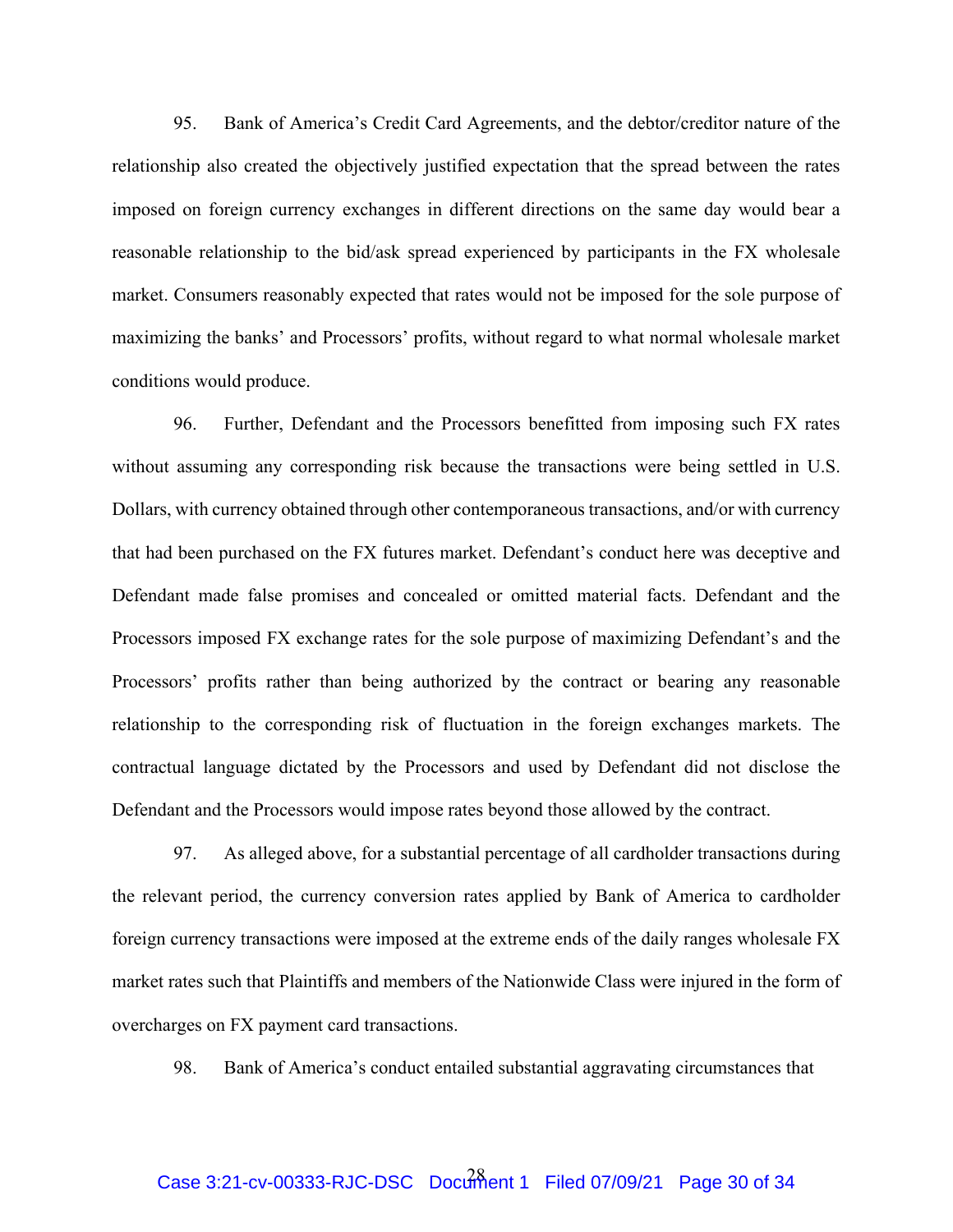render it more egregious than a standard breach of contract claim because Bank of America's conduct involved false representations at the time of contract formation and a failure to make promised disclosures to consumers.

99. Bank of America's practice of not using wholesale market rates is longstanding. Despite this fact, even while it was breaching its contracts, Bank of America continued to enter in to contracts with consumers which falsely promised consumers rates that Bank of America knew or should have known consumers would not receive. Bank of America's promises were therefore false at the time they were made.

100. A further aggravating circumstance is that Bank of America attempted to conceal its practice by falsely promising Visa that Bank of America would explicitly disclose to consumers that the rates imposed would vary from any actual wholesale rates obtained by the Processors and the Banks. Despite its promise to Visa that it would provide consumers with this information, Bank of America did not do so.

101. Defendant's practice of applying overcharges to Bank of America cardholder foreign currency transactions was continuous throughout at least the relevant period.

102. As a direct and proximate result of Defendant's unlawful conduct, Plaintiffs and members of the Nationwide Class have been injured in their business and property in that they incurred overcharges on foreign currency payment card transactions that they otherwise would not have incurred in the absence of Defendant's unlawful conduct.

103. As a result of Defendant's violations of the North Carolina Unfair Trade Practice Act, the Plaintiffs and members of the Nationwide Class seek treble damages, plus reasonable attorney's fees and court costs, pursuant to N.C. Gen. Stat. § 75-16.

# Case 3:21-cv-00333-RJC-DSC Document 1 Filed 07/09/21 Page 31 of 34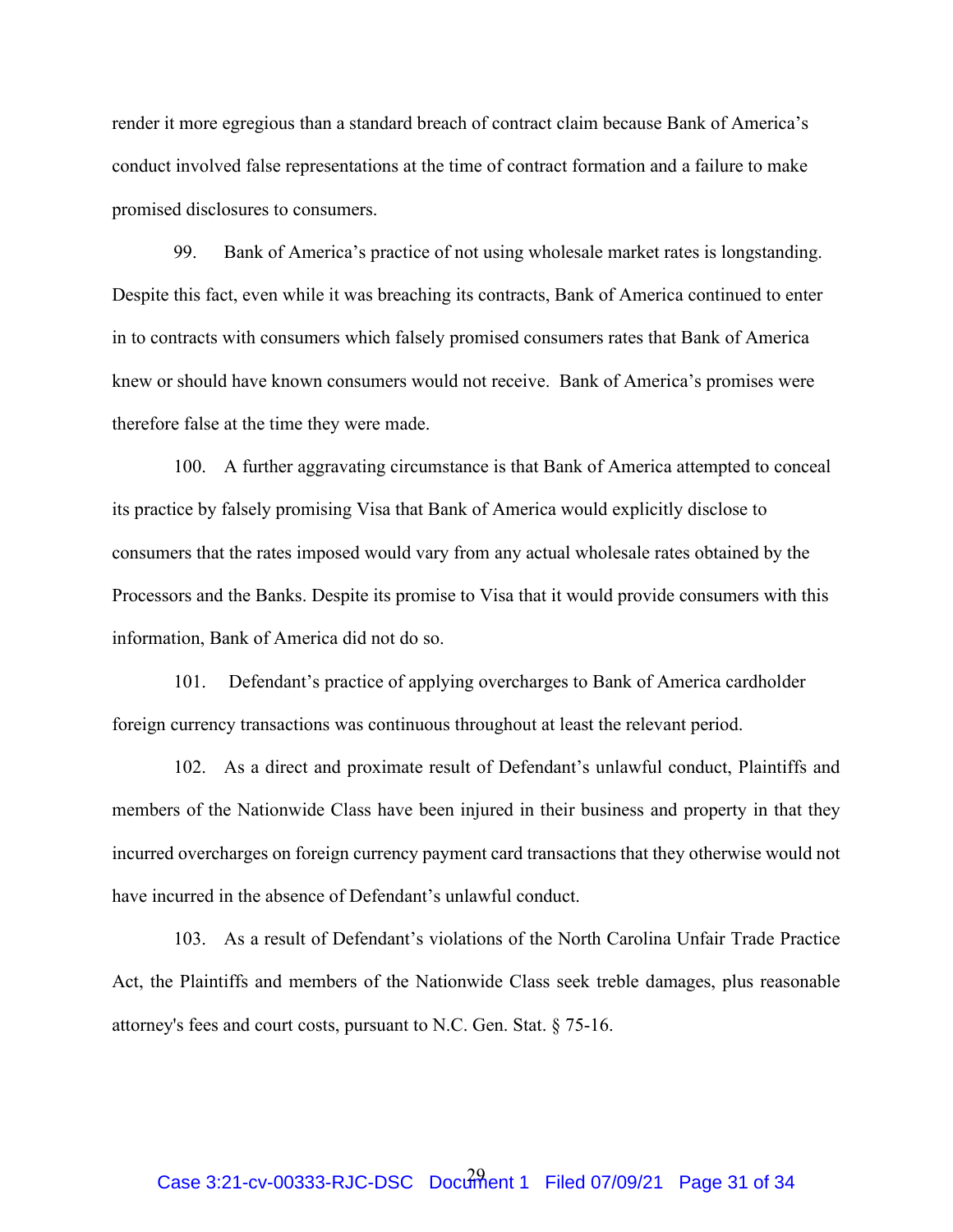### **FOURTH CLAIM FOR RELIEF (On Behalf of California Plaintiffs and Proposed California Class against Defendant)**  Violation of California Unfair Competition Law, Cal. Bus. & Prof. Code §§ 17200, *et seq. Alleged in the Alternative to the Third Claim for Relief*

104. Plaintiffs incorporate each allegation above as if fully set forth herein.

105. Defendant has engaged in unfair competition within the meaning of California Unfair Competition Law, Cal. Bus. & Prof. Code §§ 17200, *et seq*., because Defendant's conduct alleged herein is unlawful, unfair, and fraudulent.

106. California Plaintiffs and the members of the California Class are "persons" within the meaning of Section 17201 of the California Unfair Competition Law.

107. The California Unfair Competition Law prohibits any unlawful and unfair business practices or acts. Defendant's conduct, as alleged herein, constitutes an unlawful and unfair business practice that occurred in connection with the marketing, advertisement, and sale of its credit card services.

108. **Unlawful prong:** Defendant's conduct, as described herein, violated the Unfair Competition Law's "unlawful" prong because it: (1) violated the unfair trade practices laws of North Carolina, California, and other states; (2) constitutes breach of contract; and (3) constitutes contractual breach of the implied covenant of good faith and fair dealing.

109. **Unfair prong:** Defendant's conduct, as described herein, violated the Unfair Competition Law's "unfair" prong because its conduct violates established public policy intended to regulate credit card services to consumers, and because it is immoral, unethical, oppressive, or unscrupulous and has caused injuries to Plaintiffs and members of the proposed Classes that outweigh any purported benefit.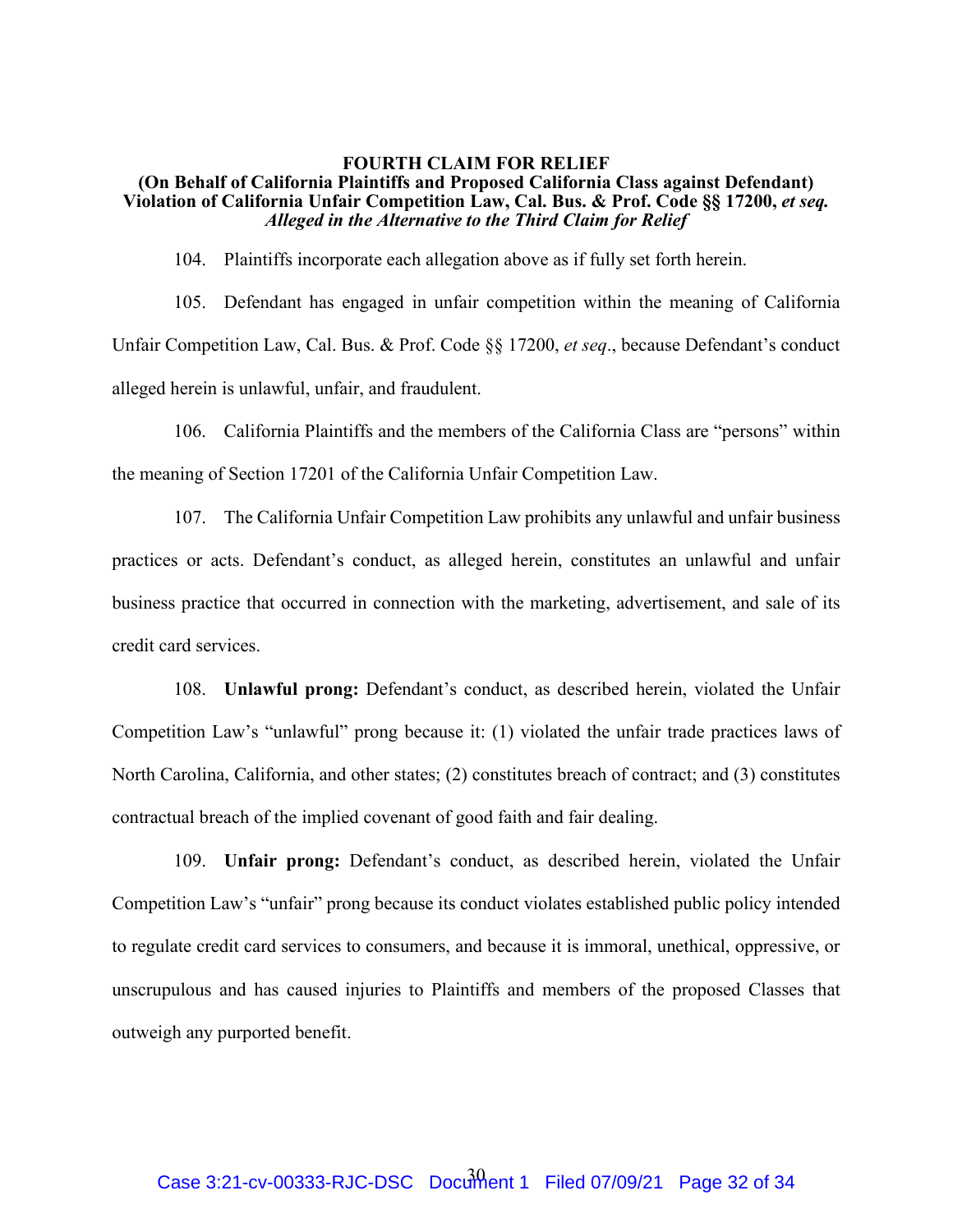110. As a direct and proximate cause of Defendant's conduct, which constitutes unlawful and unfair business practices, as herein alleged, California Plaintiffs and members of the California Class have been damaged and suffered ascertainable losses, thereby entitling them to recover restitution and equitable relief, including disgorgement or ill-gotten gains, refunds of moneys, interest, reasonable attorneys' fees, filing fees, and the costs of prosecuting this class action, as well as any and all other relief that may be available at law or equity.

## **PRAYER FOR RELIEF**

WHEREFORE, Plaintiffs, on behalf of themselves and the proposed Classes, ask for judgment against Defendant as follows:

- a. Certification of this action as a class action on behalf of the proposed Classes;
- b. Designation of Plaintiffs as Class Representatives;
- c. Appointment of undersigned counsel as Class counsel;
- d. Judgment in favor of Plaintiffs on all causes of action;
- e. Declaration that the practices complained of herein are unlawful;
- f. Injunction requiring Defendant to cease and desist from engaging in the unlawful practices alleged herein;
- g. Damages in the form of all money improperly collected or received by Defendant;
- h. Equitable relief pursuant to the NCUTPA and California Unfair Competition Law;
- i. Disgorgement of all amounts improperly collected or received by Defendant;
- j. An award of pre-judgment and post-judgment interest as provided by law;
- k. An award of attorneys' fees and costs; and
- l. Any further remedy the Court may deem just and proper.